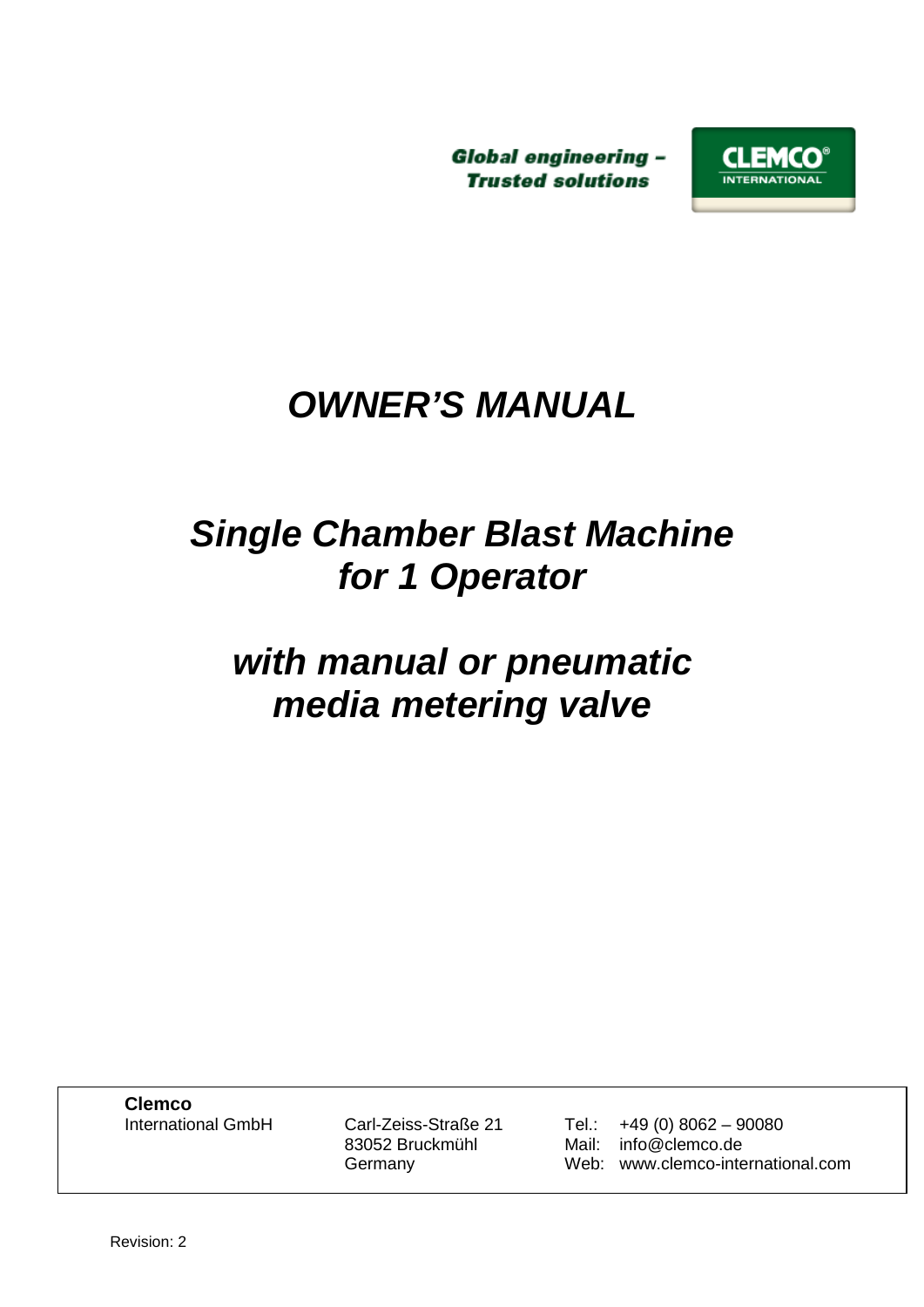# **YOUR BLAST MACHINE**

| <b>Standard</b> | <b>Pneumatically</b><br>operated media<br>metering valve | <b>Electric remote</b><br>controls | <b>Dual function</b><br>pneumatic | <b>Dual function</b><br>electric |
|-----------------|----------------------------------------------------------|------------------------------------|-----------------------------------|----------------------------------|
|                 |                                                          |                                    |                                   |                                  |

# **TABLE OF CONTENTS**

| 1            |       |        |                                                                                                                                                        |  |
|--------------|-------|--------|--------------------------------------------------------------------------------------------------------------------------------------------------------|--|
| $\mathbf{2}$ |       |        |                                                                                                                                                        |  |
| 3            |       |        |                                                                                                                                                        |  |
|              | 3.1   |        |                                                                                                                                                        |  |
|              | 3.1.1 |        |                                                                                                                                                        |  |
|              | 3.1.2 |        |                                                                                                                                                        |  |
|              | 3.2   |        | BLAST MACHINE WITH PNEUMATICALLY OPERATED MEDIA METERING VALVE7                                                                                        |  |
|              | 3.3   |        |                                                                                                                                                        |  |
|              | 3.4   |        |                                                                                                                                                        |  |
|              | 3.4.1 |        |                                                                                                                                                        |  |
|              | 3.4.2 |        |                                                                                                                                                        |  |
|              | 3.5   |        | OPTIONAL SINGLE CHAMBER BLAST MACHINE WITH PNEUMATIC METERING VALVE,<br>COMPRESSED AIR REGULATOR GOVERNED BY PILOT AIR AND RMS REMOTE CONTROL VALVE 10 |  |
|              |       |        |                                                                                                                                                        |  |
|              | 3.5.1 | valves | RMS 2000 or RMS 500 + RMS 1500 pneumatic remote control and remote control<br>10                                                                       |  |
|              | 3.5.2 |        | Pneumatic remote control with dual function and RMS 2000 remote control valve 12                                                                       |  |
| 4            |       |        |                                                                                                                                                        |  |
| 5            |       |        |                                                                                                                                                        |  |
|              | 5.1   |        |                                                                                                                                                        |  |
|              | 5.2   |        |                                                                                                                                                        |  |
|              | 5.3   |        |                                                                                                                                                        |  |
|              | 5.4   |        |                                                                                                                                                        |  |
|              | 5.5   |        |                                                                                                                                                        |  |
|              | 5.6   |        |                                                                                                                                                        |  |
| 6            |       |        |                                                                                                                                                        |  |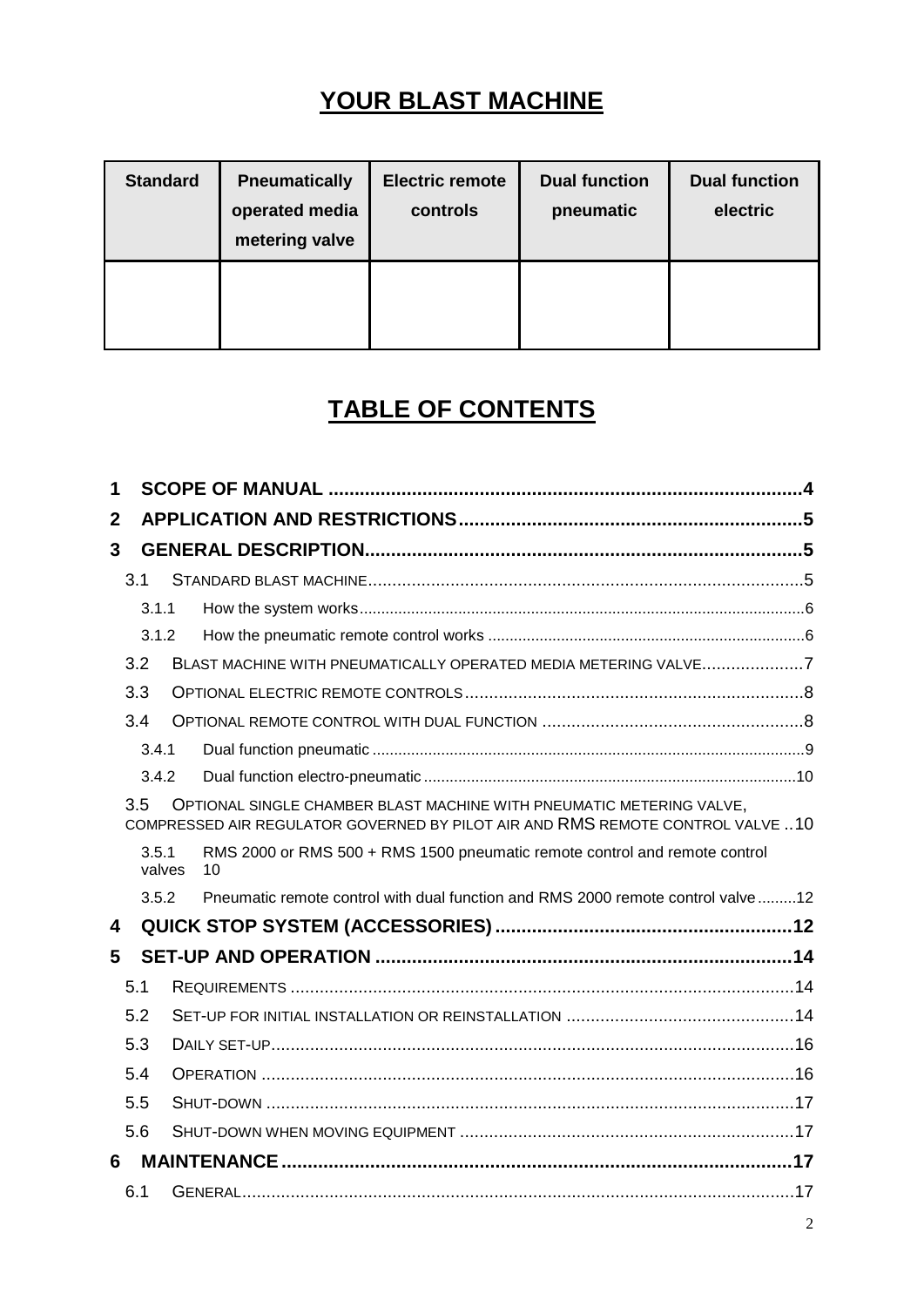| 6.3 |  |
|-----|--|
|     |  |
|     |  |
|     |  |
|     |  |
|     |  |
|     |  |
|     |  |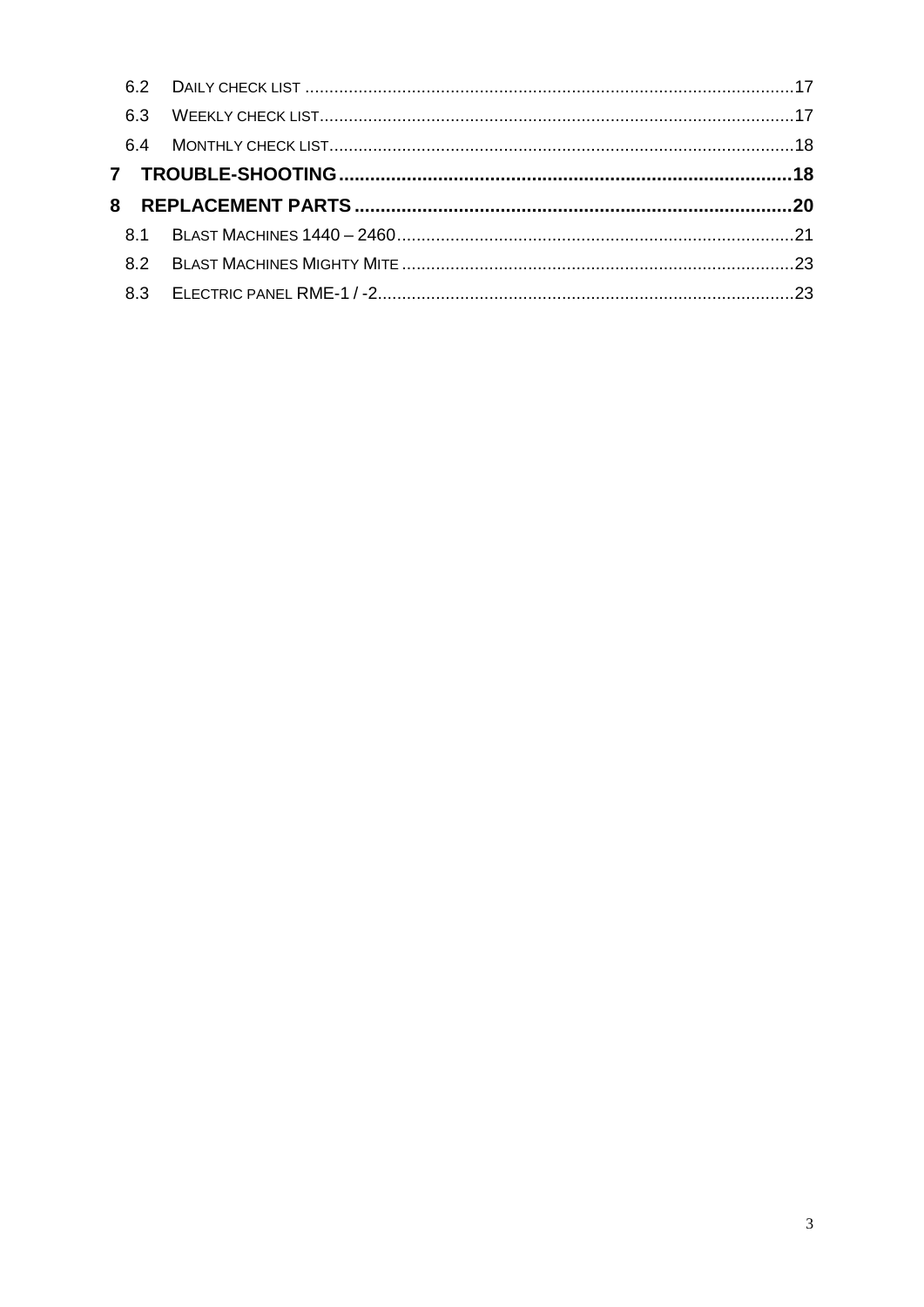# **1 Scope of manual**

This manual covers operation and maintenance for the following single chamber blast machines with pneumatic or electric remote controls and manually or pneumatically operated media metering valves:

| Volu-<br>mina [l] | <b>Model</b> | Max.<br>pressure | <b>Remote Control Valve</b> |                | <b>Metering valve</b> |               |
|-------------------|--------------|------------------|-----------------------------|----------------|-----------------------|---------------|
|                   |              | [bar]            | <b>RMS-2000A</b>            | <b>RMM-50A</b> | pneumat.              | <b>Manual</b> |
|                   |              |                  | (RMS 1500+500)              |                |                       |               |
| 20                | 1028         | 10               |                             | $\checkmark$   |                       | $\checkmark$  |
| 40                | 1628         | 10               |                             | $\checkmark$   |                       | $\checkmark$  |
| 50                | 1440         | 12               | $\checkmark$                |                | $\checkmark$          | $\checkmark$  |
| 60                | 1638         | 12               | $\checkmark$                |                |                       | $\checkmark$  |
| 100               | 1648         | 12               | $\checkmark$                | ٠              | $\checkmark$          | $\checkmark$  |
| 100               | 2040         | 12               | $\checkmark$                | ۰              | $\checkmark$          | $\checkmark$  |
| 140               | 2048         | 12               | $\checkmark$                |                | $\checkmark$          | $\checkmark$  |
| 200               | 2452         | 12               | $\checkmark$                |                | $\checkmark$          | $\checkmark$  |
| 300               | 2460         | 12               | $\checkmark$                |                | $\checkmark$          | ✓             |

**Table 1:** Scope.

FSV, QK-Quantum, MP  $\frac{1}{2}$ ", = manually operated abrasive metering valves

PT = pneumatically operated abrasive metering valve

Additionally the following Owner's manuals should be considered:

- − Remote control valve RMS-2000, 1500, 500
- − Owner's manual of the metering valve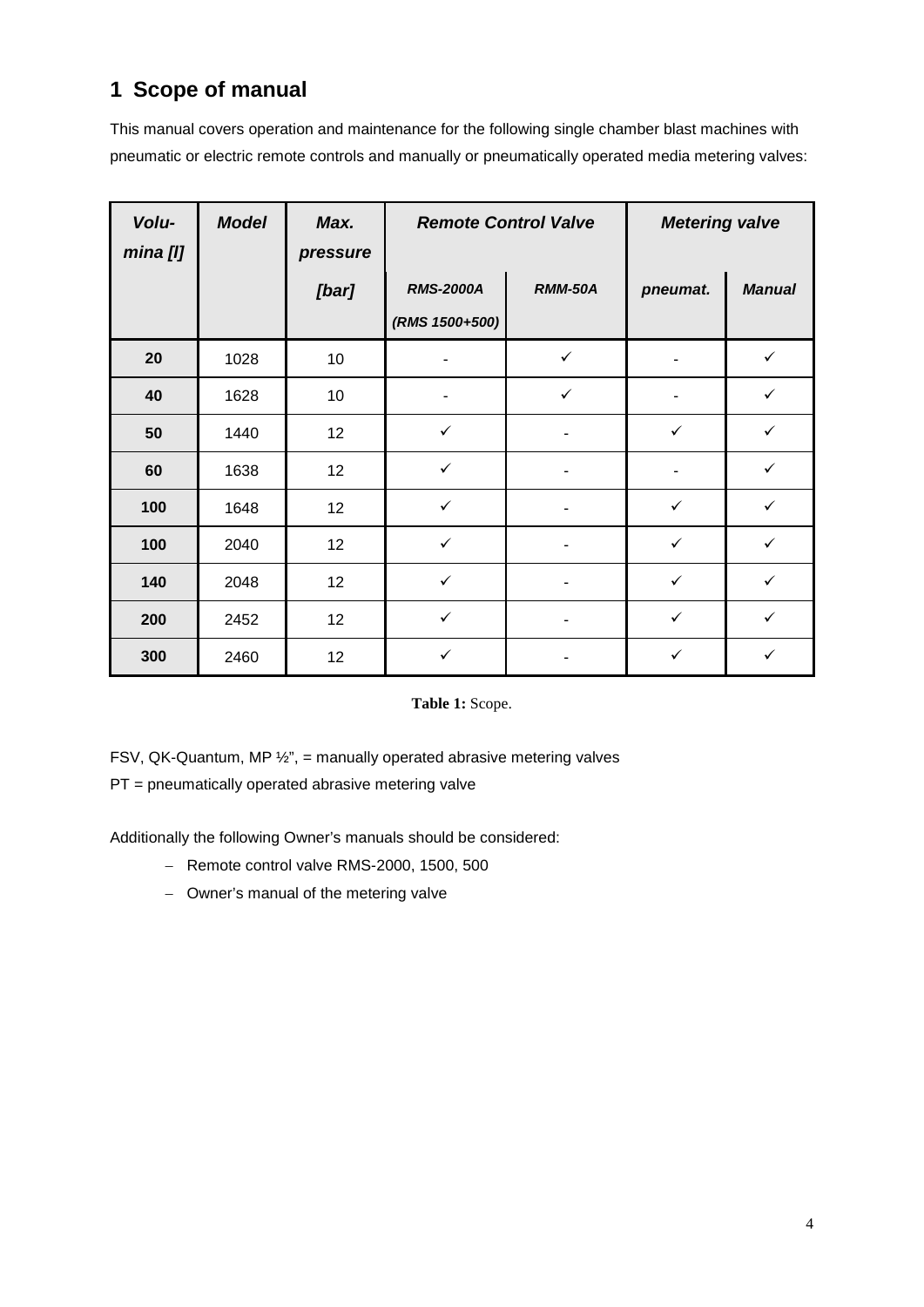# **2 Application and restrictions**

Single chamber blast machines can be used with all types of abrasive (60 – degree conical bottom for fine mesh abrasive on option). Table 1 shows the **maximum working pressure** for the different models available. Higher working pressure is possible only for special designs.

The following options are recommended:

- − Electric remote controls for very long blast hoses.
- − Dual function (pneumatic or electric) to blow-off parts after blasting.

## **3 General description**

#### *3.1 Standard blast machine*

The standard blast machine is equipped with **pneumatic remote controls** and a **manually operated media metering valve.** 



**Figure 1:** Standard blast machine.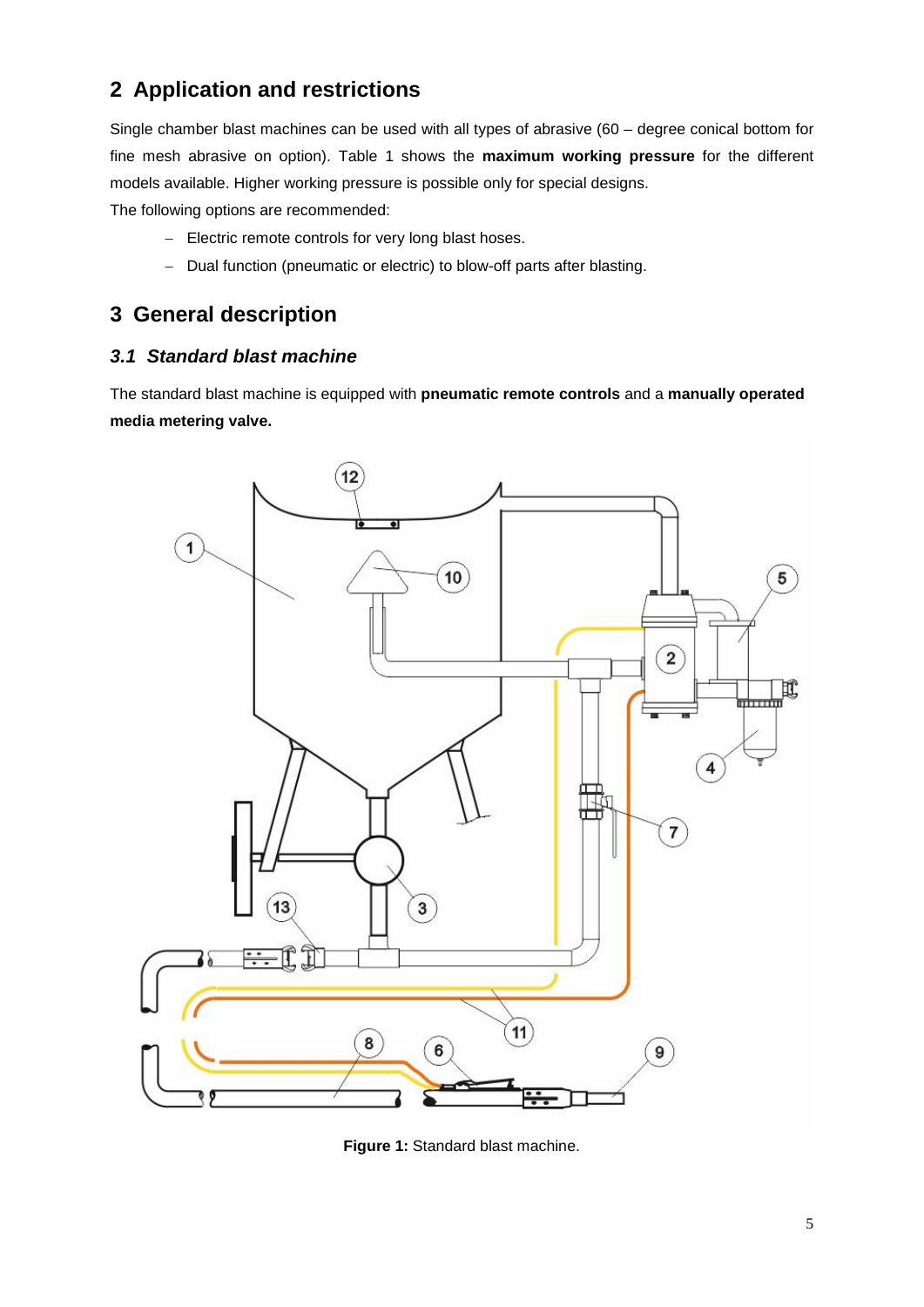Figure 1 shows the major components of the standard blast machine:

- *Pot with* 
	- − *remote control valve RMS-2000A (RMS 1500+500) or RMM-50A (item 2).*
	- − *muffler (item 5).*
	- − *moisture separator (item 4).*
	- − *media metering valve (item 3) manually or pneumatically operated.*
	- − *choke valve (item 7).*
- *Deadman handle (item 6) with twinline hose (item 11).*
- *Blast hose with nozzle holder and nozzle (item 8 and 9).*

#### **3.1.1 How the system works**

When the blast machine is connected to an air supply (compressor), the airflow passes through the moisture separator (item 4) to the remote control valve RMS-2000A or RMM-50A (item 2). When the deadman handle (item 6) is depressed, the pop-up valve (item 10) seals off the filling port with the pop-up gasket (item 12) and the blast pot (item 1) is pressurized. The abrasive metering valve (item 3) controls the flow of abrasive into the air stream.

With the blast hose (item 8) the abrasive is guided to the nozzle (item 9). When the operator releases the deadman handle or the pet cock is opened, the blast process stops and the pot is depressurized.

#### **3.1.2 How the pneumatic remote control works**

The remote control enables the operator to start or interrupt blasting from a remote position and is a safety equipment to prevent accidents. **Each blast machine must be equipped with remote control!**

The **pneumatic remote control** consists of a **remote control valve** RMS-2000A or RMM-50A (item 2), a **deadman handle** (item 6) and a **twinline hose** (item 11). The brown remote control hose guides compressed air from the remote control valve to the deadman handle. When the deadman handle is depressed, the air passes from the brown to the yellow hose and is guided back to the remote control valve. The pot is pressurized and the blast process starts. When the deadman handle is released the blast process stops (the pot is depressurized).

For a more detailed description how the remote control valve RMS-2000 (RMS 1500+500) or RMM-50A works, read the included Owner's manual.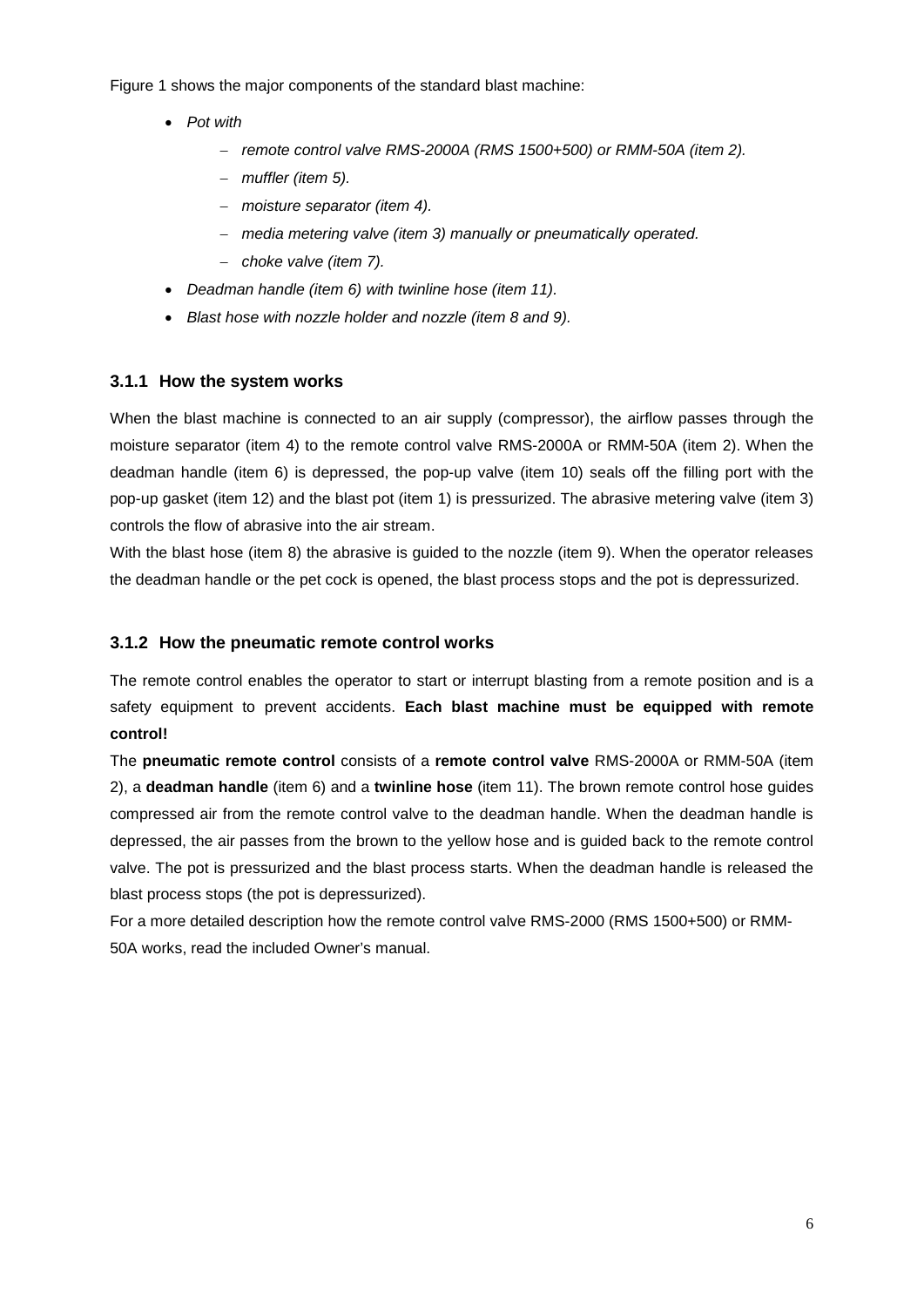*3.2 Blast machine with pneumatically operated media metering valve*



**Figure 2:** Blast machine with pneumatically operated metering valve and pneumatic remote controls.

Principle of operation: same as the standard pressure blasting device. When the **deadman handle** (item 6) is **depressed** the **metering valve opens**, when it is released, the **metering valve closes**. Read the Owner's manual for more information on the metering valve.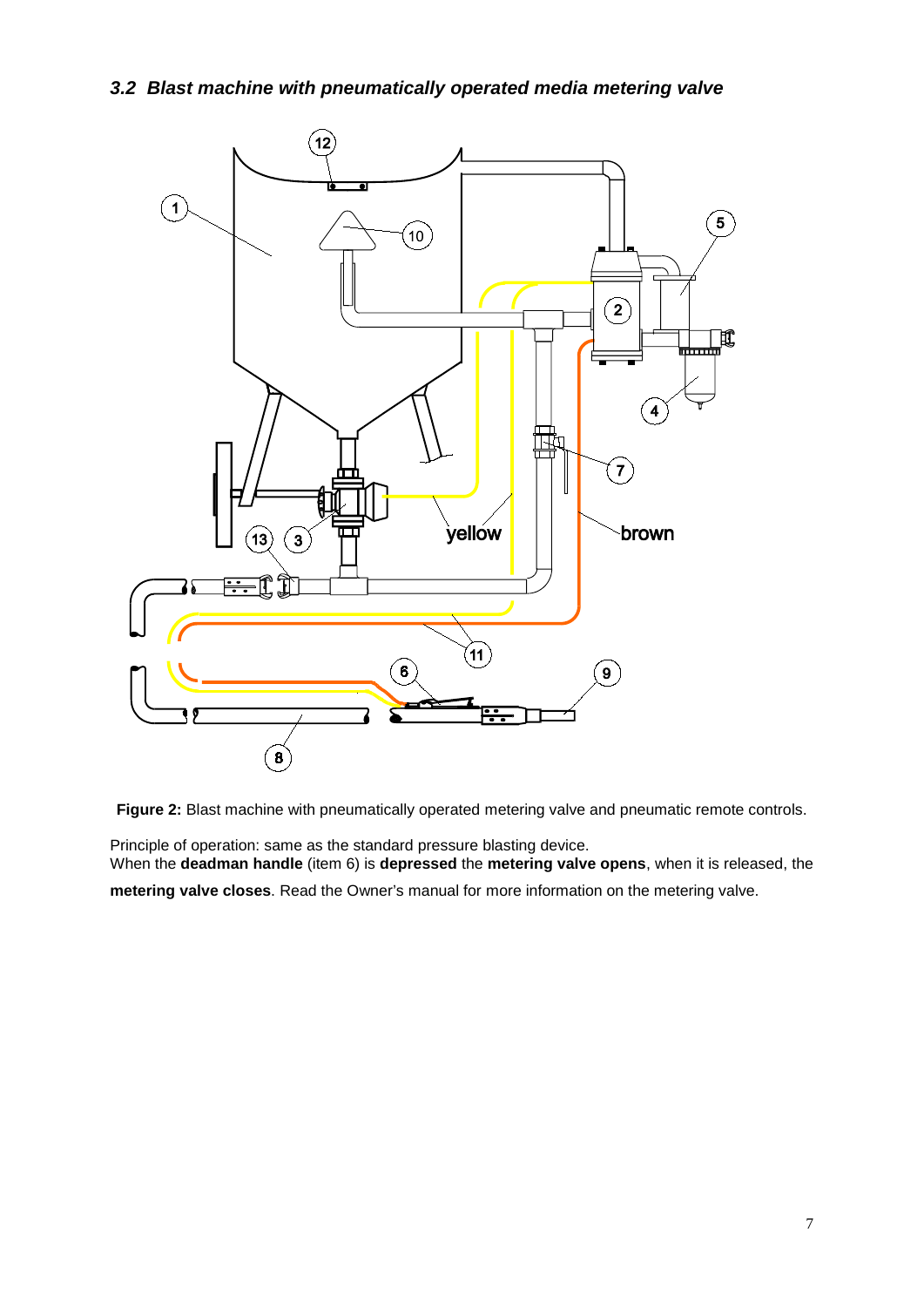

**Figure 3:** Electric remote controls and pneumatically or manually operated abrasive metering valve.

In order to reduce the time to stop blasting (especially when using longer blast hoses), the **twinline hose** between the deadman handle and the remote control valve is **replaced** by an **electric cord** (orange) and the **electric panel RME-1** (item 15). The magnetic valve converts the electric signal into a pneumatic signal.

#### *3.4 Optional remote control with dual function*

This option can only be applied with **pneumatically operated media metering valves** and is especially recommended for very long blast hoses and to blow off the blasted surface with compressed air.

An additional switch on the deadman handle enables the operator to open or close the pneumatically operated media metering valve during blasting (deadman handle depressed).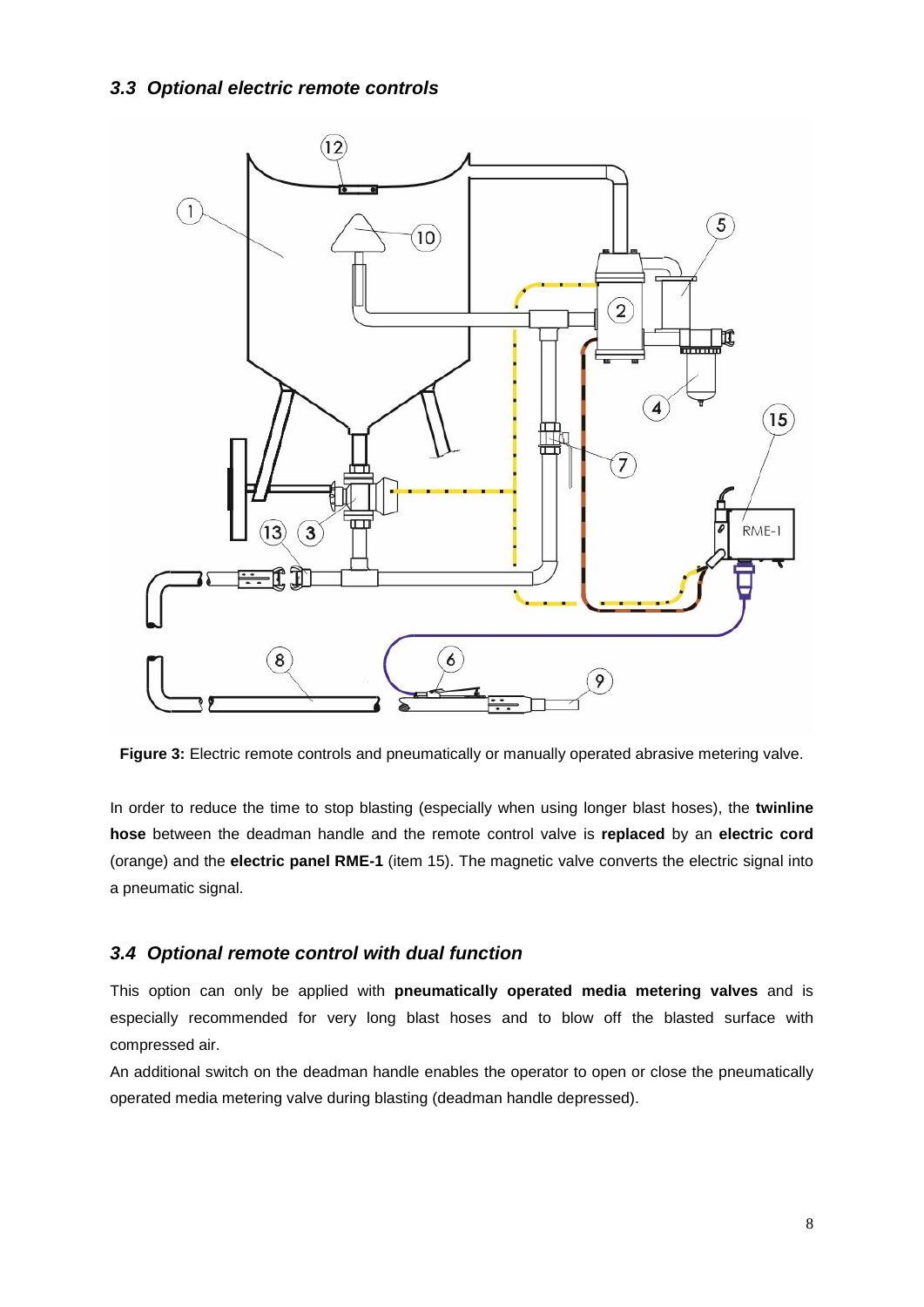#### **3.4.1 Dual function pneumatic**

An additional 3-way slide valve (pos. 6.1) enables the operator to open or close the metering valve **when the deadman handle is depressed**. When the **slide** of the 3-way valve is moved to the **left** the abrasive metering valve opens, to the **right** it is closed again. When the **deadman handle** is **released** the **media metering valve closes independent of the slide position**.



Figure 4: Dual function pneumatic.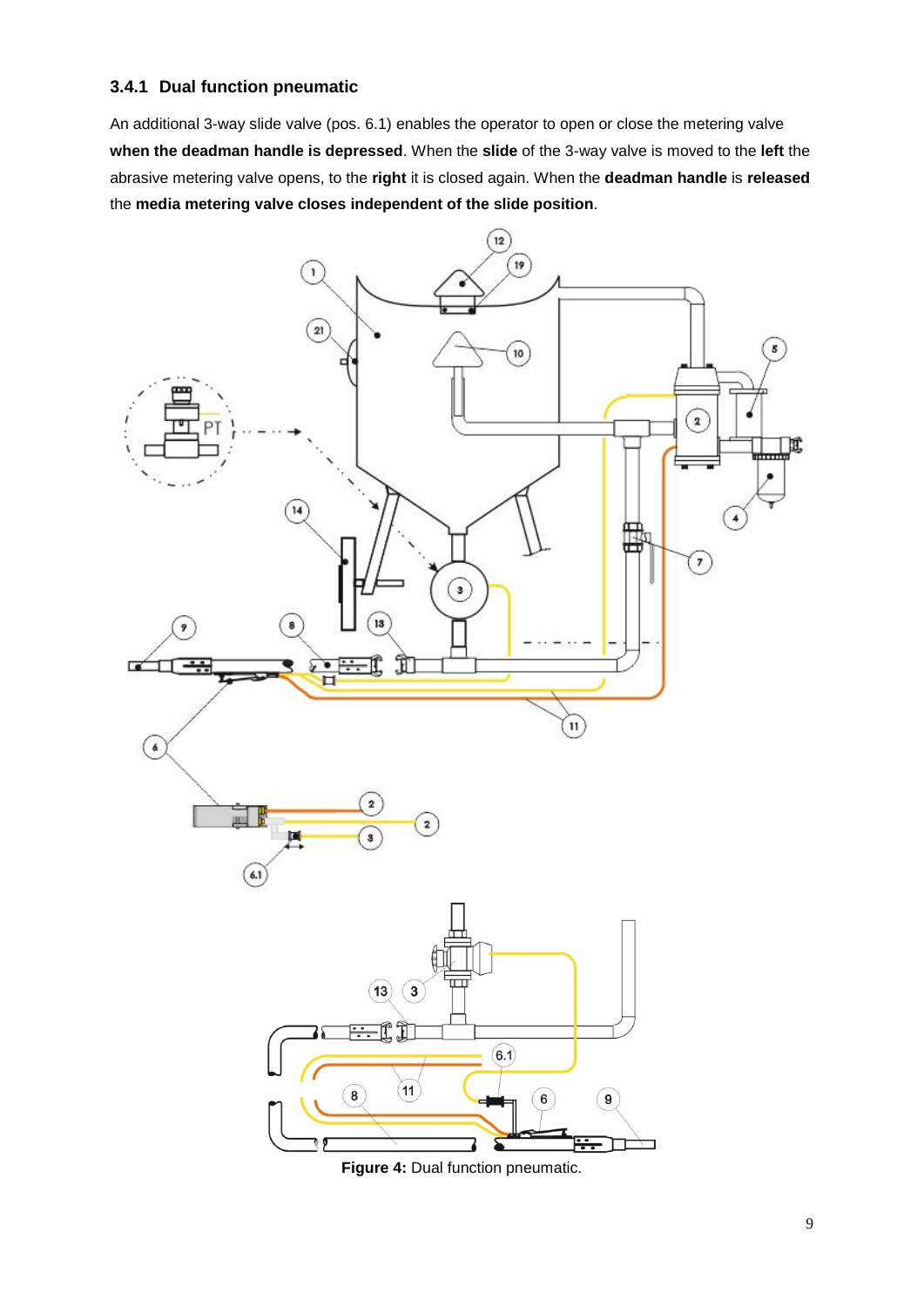#### **3.4.2 Dual function electro-pneumatic**



**Figure 5:** Dual function electric.

An additional electrical switch on the deadman handle enables the operator to open or close the pneumatically operated metering valve when the deadman handle is depressed. A magnetic valve mounted on the electric control panel RME-2 (item 15) converts the electric signal into a pneumatic signal. When the **deadman handle** is **released** the **media metering valve closes independent of the switch position**.

#### *3.5 Optional single chamber blast machine with pneumatic metering valve, compressed air regulator governed by pilot air and RMS remote control valve*

#### **3.5.1 RMS 2000 or RMS 500 + RMS 1500 pneumatic remote control and remote control valves**

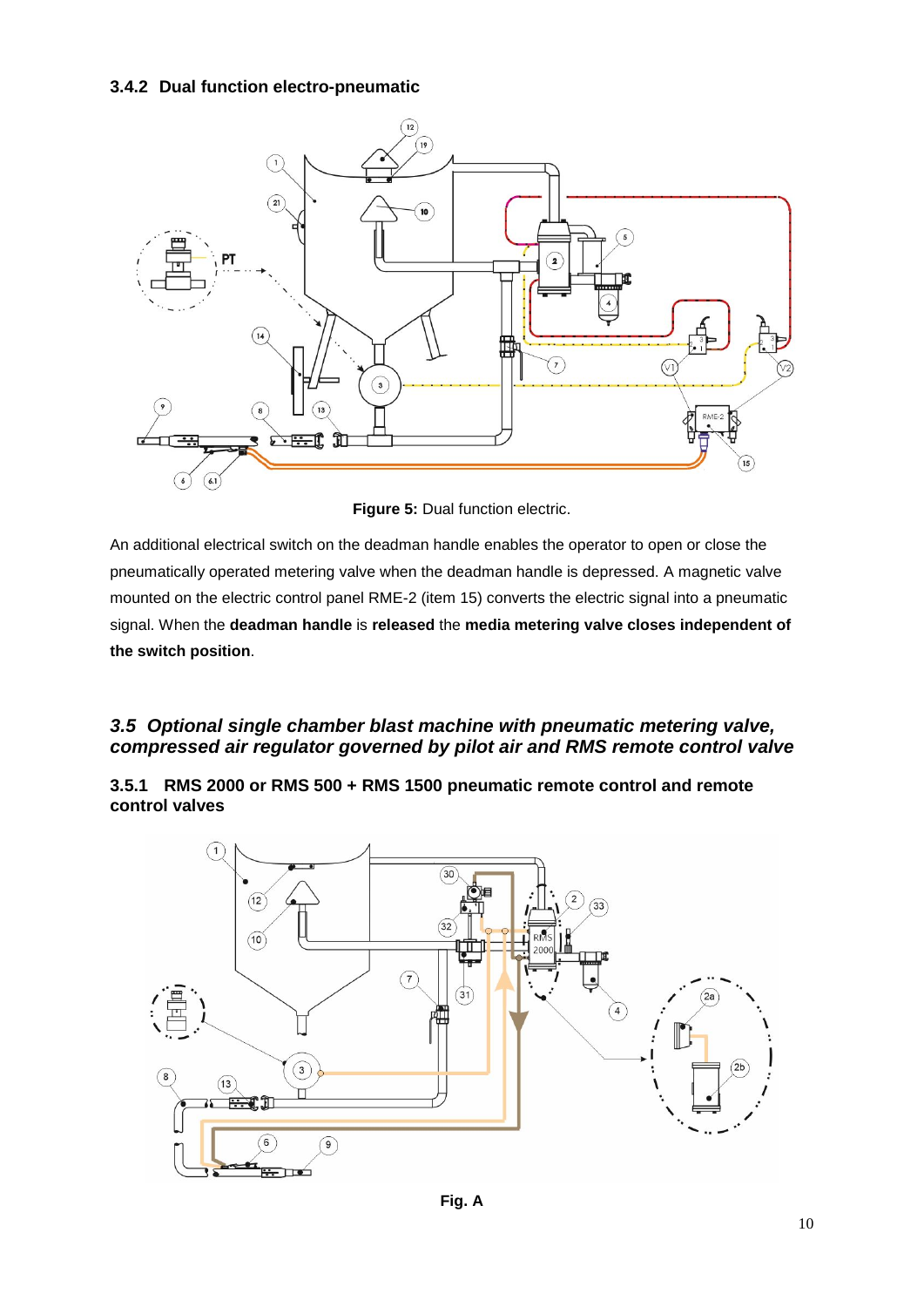#### Principle of operation:

Compressed air is supplied to the system via a HMS water separator (item 4). The air is fed into the RMS 2000 remote control valve (item 2) and from there via the port 2A (brown remote control hose)

- to the deadman handle (item 6)
- and to the pressure regulator (1/4" item 30) and the 2/3 way valve (item 32).

When the deadman handle is depressed, the compressed air is fed through the yellow remote control hose

- to the remote control valve port 2B (item 2)
- to the blast media metering valve (item 3)  $\rightarrow$  which opens
- and to the regulator governed by pilot air (item 31).

This causes the blast machine to become pressurised, and the blasting process starts.

The desired blasting pressure can be set at the pressure regulator item 30.

When the deadman handle is released, the air pressure ceases to be supplied via the yellow remote control hose to the remote control valve, so that:

- the RMS 2000 (item 2) is no longer pressurised
- the blast machine is no longer pressurised
- the blast media metering valve (3) closes
- the 3/2 way valve (32) closes

A detailed description of the method of operation of the blast media metering valve used can be found in the metering valve manual supplied.

#### **Options:**

- Splitting the RMS 2000 remote control valve into the
	- o RMS 1500 inlet valve
	- o RMS 500 outlet valve
- Additional safety valve (size to be specified by the customer)
- Dual function deadman handle; this allows
	- o the blast media metering valve to be opened and closed whilst the deadman handle is depressed
	- o to blast with air only, for instance when cleaning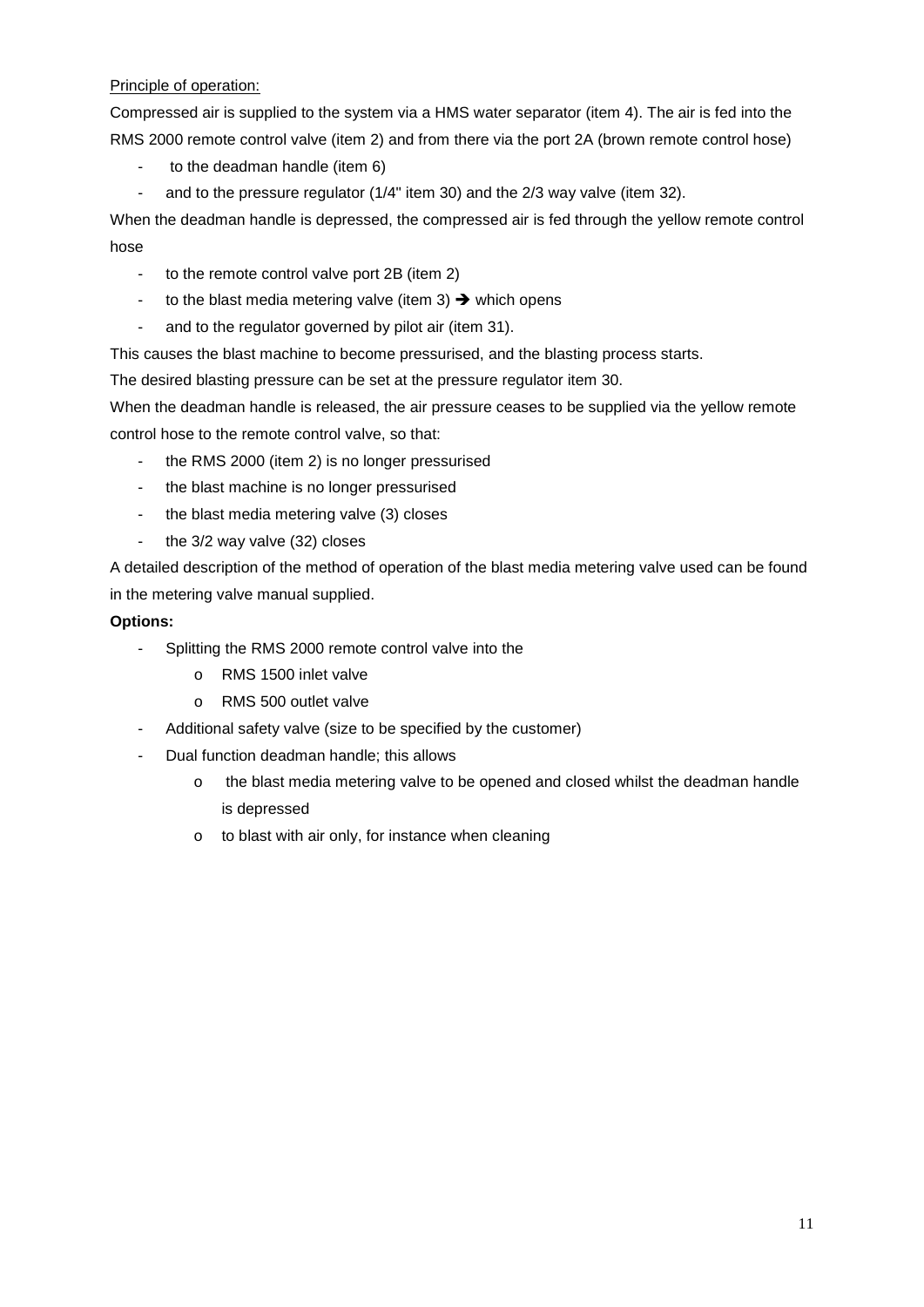#### **3.5.2 Pneumatic remote control with dual function and RMS 2000 remote control valve**





#### Principle of operation:

A slide valve is fitted to the deadman handle (item 6), which allows the operator to open and close the blast media metering valve (blast media feed On/Off) **whilst the deadman handle is depressed** (item 6). When the slide is moved to the **left**, the **metering valve opens**; when it is moved to the **right, it closes** again. When the deadman handle is released, the pneumatic metering valve closes, and the blast media feed stops irrespective of the position of the slide valve.

### **4 Quick Stop System (accessories)**

The Quick Stop System SSAS1 is offered in order to reduce the time normally necessary to stop blasting (between 2 and 15 seconds) to **less than 1 second**.

German law demands this equipment.

CLEMCO recommends to use a Quick Stop System for the following applications in other countries:

- Blast pressure ≥ 5 bar
- Length of blast hose ≥ 20 m
- Hard structure abrasive like steel grit

**Stock Nr. 90777D Quick Stop System SSAS1**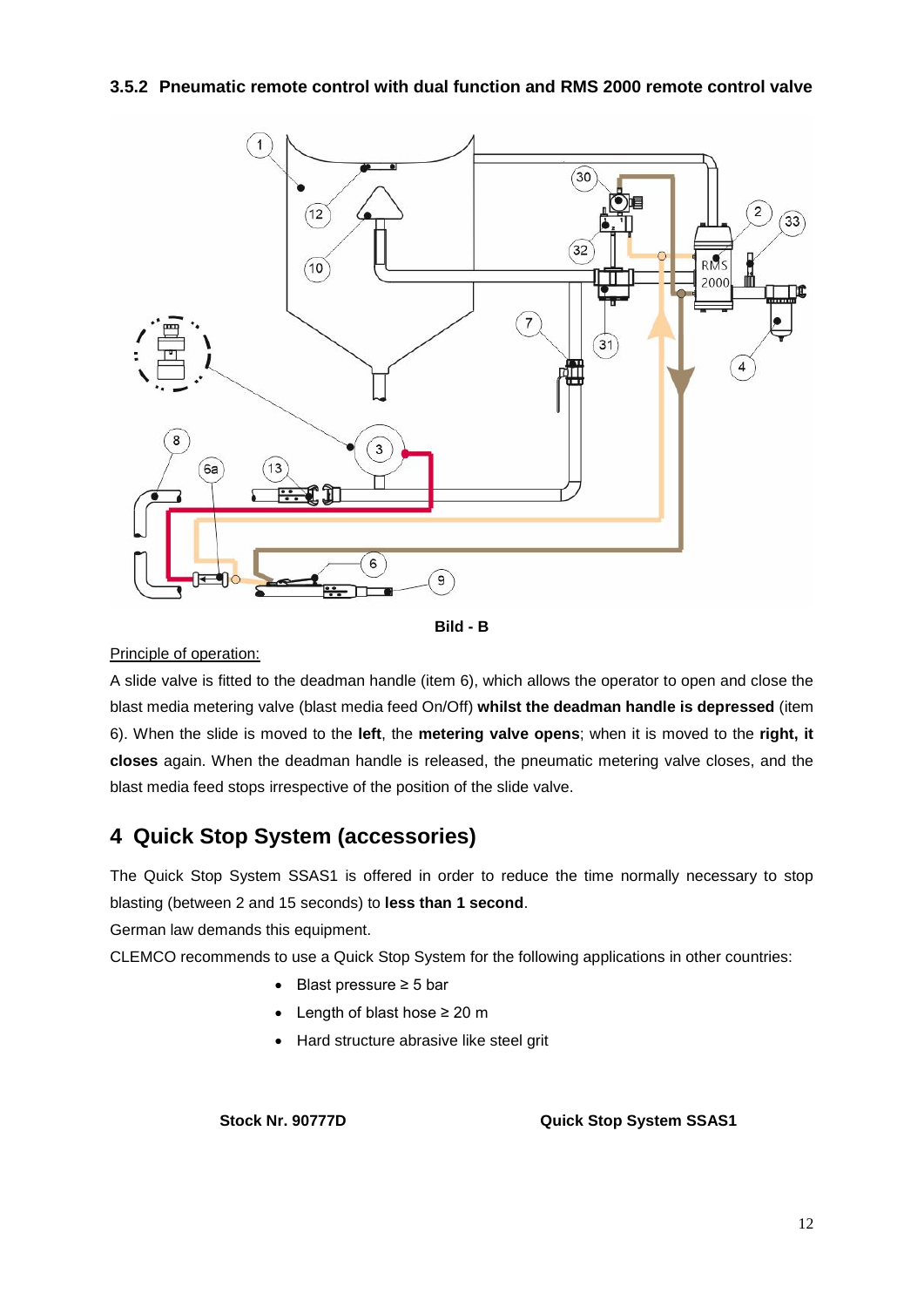

**Figure 6:** Quick Stop System SSAS1

#### **Legend:**

- 1 Blast pot with:
	- 2 Remote Control (example RMS 2000)
	- 3 Abrasive metering valve
	- 4 Non return valve
- 5 Abrasive hose between pot and SSAS1
- 6 Control hose
- 7 Abrasive hose between SSAS and nozzle (max. 10 m)
- 8 Nozzle holder with nozzle
- 9 Electric remote control handle and control cord RLX-E
- 10 Quick stop system SSAS with:
	- 11 Dust container
	- 12 Muffler
	- 13 Air balance buffer
	- 14 Electric control box
	- 15 4/2 way valve
	- 16 Pneumatic valve (closed during blast operation)
	- 17 Pneumatic valve (open during blast operation)
	- 18 Frame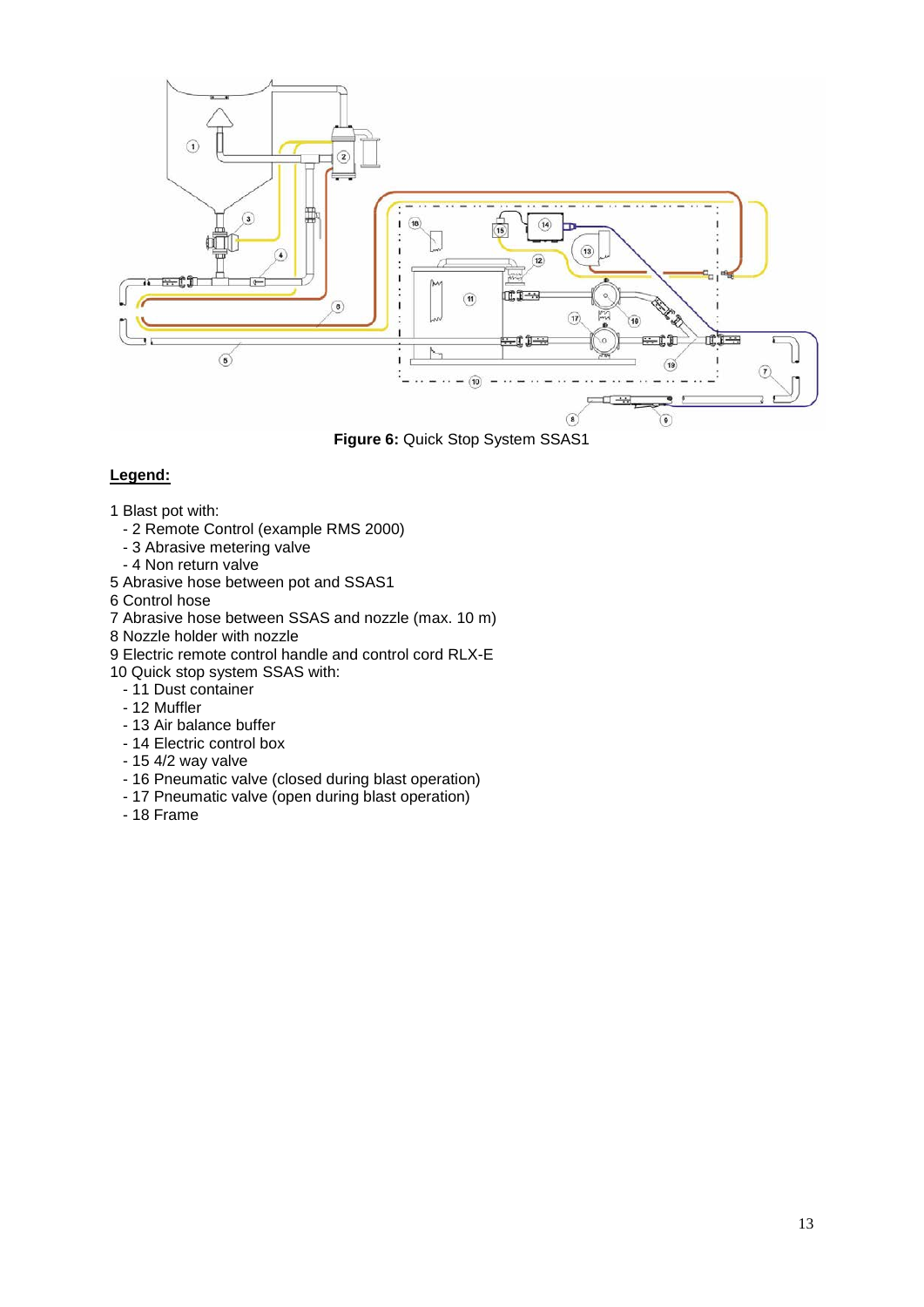# **5 Set-up and operation**

### *5.1 Requirements*

For a proper function of the blast machine, a sufficient air supply is necessary (see table 2).

| <b>Nozzle</b> | Air consumption [m3/min.] |      |                              |      |
|---------------|---------------------------|------|------------------------------|------|
| size [mm]     |                           |      | Pressure at the nozzle [bar] |      |
|               | $\underline{6}$           | 8    | 10                           | 12   |
| 6.5           | 2.0                       | 2.6  | 3.2                          | 4.7  |
| 8             | 3.4                       | 4.8  | 5.4                          | 6.4  |
| 9.5           | 4.8                       | 6.2  | 7.6                          | 9.0  |
| 11            | 6.4                       | 8.3  | 10.1                         | 12.0 |
| 12.5          | 8.4                       | 10.7 | 13.1                         | 15.4 |

**Table 2:** Air consumption

#### *5.2 Set-up for initial installation or reinstallation*

| (1) Place blast machine.                                            | On an even and firm ground.                                                                                                                                                                                 |
|---------------------------------------------------------------------|-------------------------------------------------------------------------------------------------------------------------------------------------------------------------------------------------------------|
| (2) Install an air supply for working<br>pressure indicated on pot. | Place<br>upwind<br>blast<br>machine<br>$\equiv$<br>compressor<br>(no<br>near<br>contaminated air should enter compressor).                                                                                  |
|                                                                     | Start compressor and bring it up to operating temperature (5)<br>to 10min.). Only use compressors whose rating does not<br>exceed the maximum working pressure of the pot!                                  |
|                                                                     | Attach airline (appropriate dimension) with all necessary<br>gaskets in place to air outlet of compressor and safety lock<br>couplings. Escaping<br>air is dangerous<br>and<br><b>lowers</b><br>efficiency! |
|                                                                     | Carefully open air valve of compressor to blow debris and<br>moisture out of attached airline.                                                                                                              |
|                                                                     | Close air valve.                                                                                                                                                                                            |
|                                                                     | Install an appropriate coupling to air inlet of blast machine<br>(safety coupling).                                                                                                                         |
|                                                                     | Connect airline to blast machine and safety lock it.                                                                                                                                                        |
|                                                                     | For trouble free blasting we recommend an air supply free of<br>oil and water (air cooler with cyclone and automatic drain).                                                                                |
| (3) Attach blast hose and nozzle to                                 | Check gasket of coupling for wear.<br>$\qquad \qquad -$                                                                                                                                                     |
| blast machine.                                                      | Connect blast hoses to length needed (All gaskets must be<br>in place!), attach them to blast machine and safety lock them.                                                                                 |
|                                                                     | Choose an appropriate nozzle and attach it to nozzle holder<br>(with a gasket).                                                                                                                             |
| (4) Install a deadman handle and                                    | Pneumatic remote control:<br>$\overline{\phantom{0}}$                                                                                                                                                       |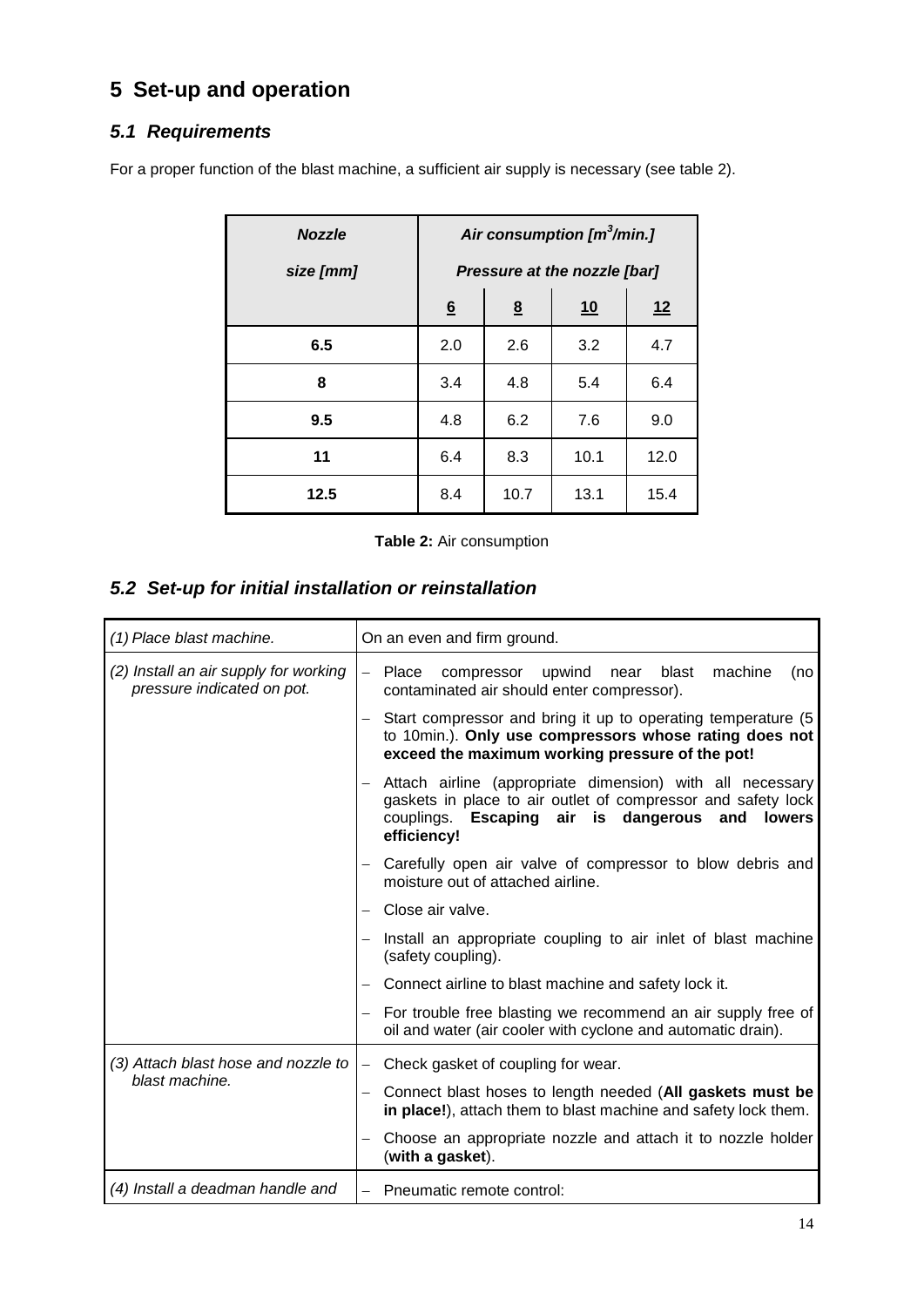| remote control hoses<br>(pneumatic controls) or an<br>electric cord and the electric<br>panel RME (electric remote | (yellow/brown)<br>twinline<br>$\Rightarrow$ Connect<br>hose<br>to<br>corresponding twinline hose (yellow/brown) coming<br>from remote control valve RMS-2000A or RMM 50A. |
|--------------------------------------------------------------------------------------------------------------------|---------------------------------------------------------------------------------------------------------------------------------------------------------------------------|
| controls).                                                                                                         | $\Rightarrow$ Connect yellow and brown remote control hose to<br>corresponding yellow and brown nipples of deadman<br>handle.                                             |
|                                                                                                                    | Warning! A reversed connection of remote control hoses<br>causes malfunction and danger of injuries!                                                                      |
|                                                                                                                    | Electric remote controls:                                                                                                                                                 |
|                                                                                                                    | $\Rightarrow$ Connect extension cord to plugs on deadman handle<br>and electric panel RME.                                                                                |
|                                                                                                                    | $\Rightarrow$ Connect electric panel RME to remote control hoses<br>coming from remote control valve (corresponding<br>colours of nipple).                                |
|                                                                                                                    | With two nylon ties band deadman handle to blast hose just<br>behind nozzle holder.                                                                                       |
|                                                                                                                    | Every 1,5m band twinline hose or electric cord to blast hose<br>(sufficient freedom of movement, because under pressure<br>blast hose expands).                           |
| (5) Put on protective equipment.                                                                                   | Abrasive-resistant clothing.                                                                                                                                              |
|                                                                                                                    | Airfed helmet with connection to breathing air supply (air filter)<br>and adjustment of air volume with an air control valve attached<br>to belt.                         |
|                                                                                                                    | Leather gloves and safety shoes.                                                                                                                                          |
|                                                                                                                    | Ear protection.                                                                                                                                                           |
| (6) Check moisture separator,<br>remote control and remove                                                         | Open petcock on remote control valve RMS-2000A or RMM-<br>50A.                                                                                                            |
| moisture from blast machine.                                                                                       | Open choke valve.                                                                                                                                                         |
|                                                                                                                    | Open abrasive metering valve fully.                                                                                                                                       |
|                                                                                                                    | Open air valve of compressor.                                                                                                                                             |
|                                                                                                                    | Close petcock on remote control valve RMS 2000A or RMM<br>50A while depressing deadman handle.                                                                            |
|                                                                                                                    | A few minutes hold deadman handle depressed (pop-up valve<br>closes and air comes out of nozzle).                                                                         |
|                                                                                                                    | Adjust drain of moisture separator, so that a constant stream<br>of liquid and air is expelled under pressure.                                                            |
|                                                                                                                    | Depressurize blast machine (release deadman handle or open<br>petcock of remote control valve).                                                                           |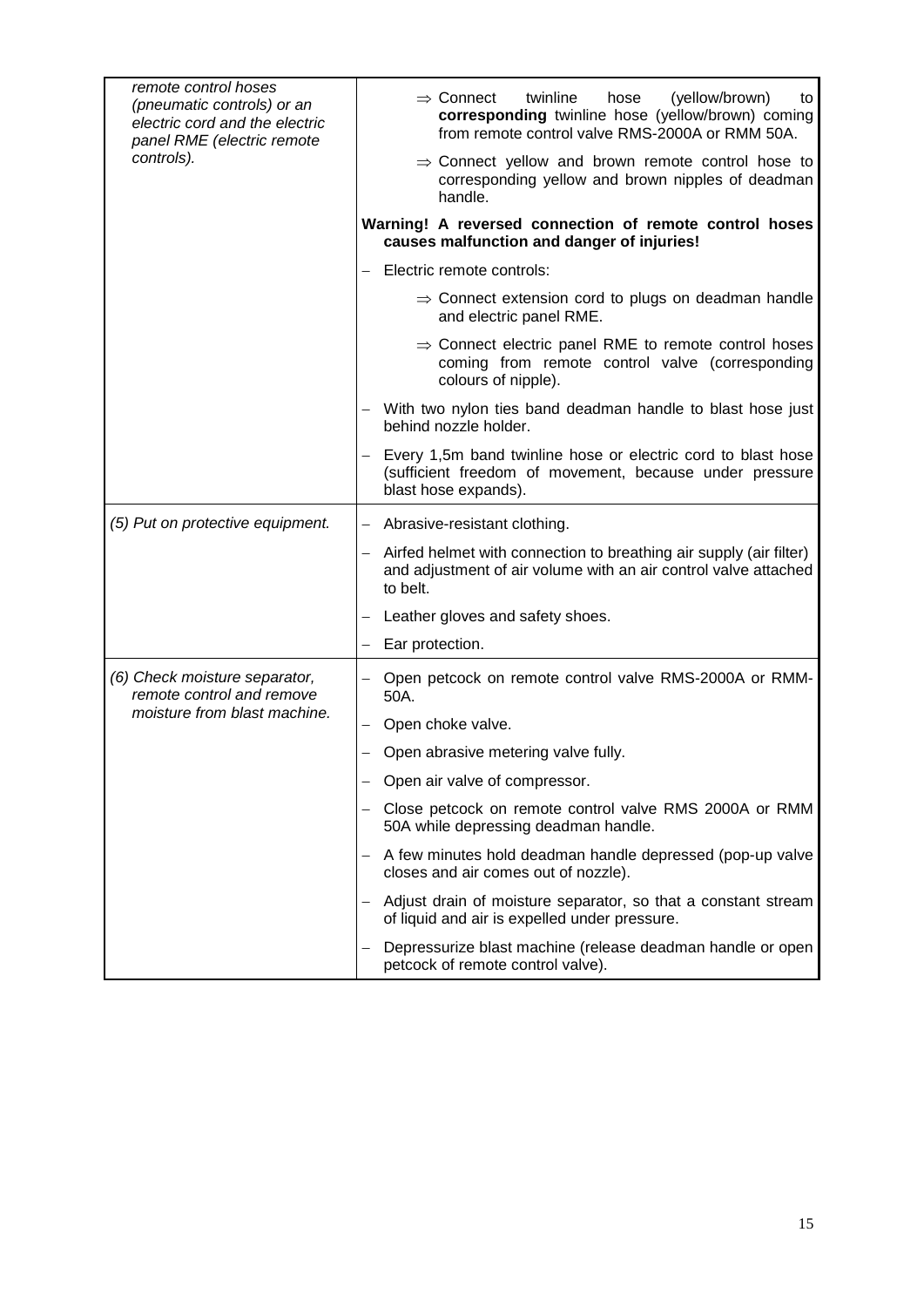# *5.3 Daily set-up*

Not necessary if an initial installation or reinstallation was performed (see section 5.2).

| (1) Air supply.                                           | Start compressor and bring it up to operating temperature<br>(5 to 10min.).                                                                       |
|-----------------------------------------------------------|---------------------------------------------------------------------------------------------------------------------------------------------------|
| (2) Put on protective equipment.                          | Abrasive-resistant clothing.                                                                                                                      |
|                                                           | Airfed helmet with connection to breathing air supply (air<br>filter) and adjustment of air volume with an air control valve<br>attached to belt. |
|                                                           | Leather gloves and safety shoes.                                                                                                                  |
|                                                           | Ear protection.                                                                                                                                   |
| (3) Check moisture separator,                             | Open petcock on remote control valve RMS-2000A or                                                                                                 |
| remote control and remove<br>moisture from blast machine. | <b>RMM-50A.</b>                                                                                                                                   |
|                                                           | Open choke valve.                                                                                                                                 |
|                                                           | Open abrasive metering valve fully.                                                                                                               |
|                                                           | Open air valve of compressor.                                                                                                                     |
|                                                           | Close petcock on remote control valve RMS 2000A or                                                                                                |
|                                                           | RMM 50A while depressing deadman handle.                                                                                                          |
|                                                           | A few minutes hold deadman handle depressed (pop-up<br>valve closes and air comes out of nozzle).                                                 |
|                                                           | Adjust drain of moisture separator, so that a constant stream<br>of liquid and air is expelled under pressure.                                    |
|                                                           | Depressurize blast machine (release deadman handle or<br>open petcock of remote control valve).                                                   |

# *5.4 Operation*

| (1) Load abrasive into blast<br>machine. | Close abrasive metering valve.<br>Open petcock of remote control valve RMS-2000A or<br><b>RMM-50A.</b><br>Pour abrasive into concave head of pot (filling port).                                          |
|------------------------------------------|-----------------------------------------------------------------------------------------------------------------------------------------------------------------------------------------------------------|
| (2) Blasting.                            | Close petcock of remote control valve.<br>Point nozzle to surface being blasted and depress deadman<br>handle to start blasting.<br>Adjust choke valve.                                                   |
|                                          | Open abrasive metering valve for proper air/abrasive blend.<br>Blast until pot is nearly emptied of abrasive (do not blast<br>until pot is completely empty because of higher wear).<br>Proceed with (1). |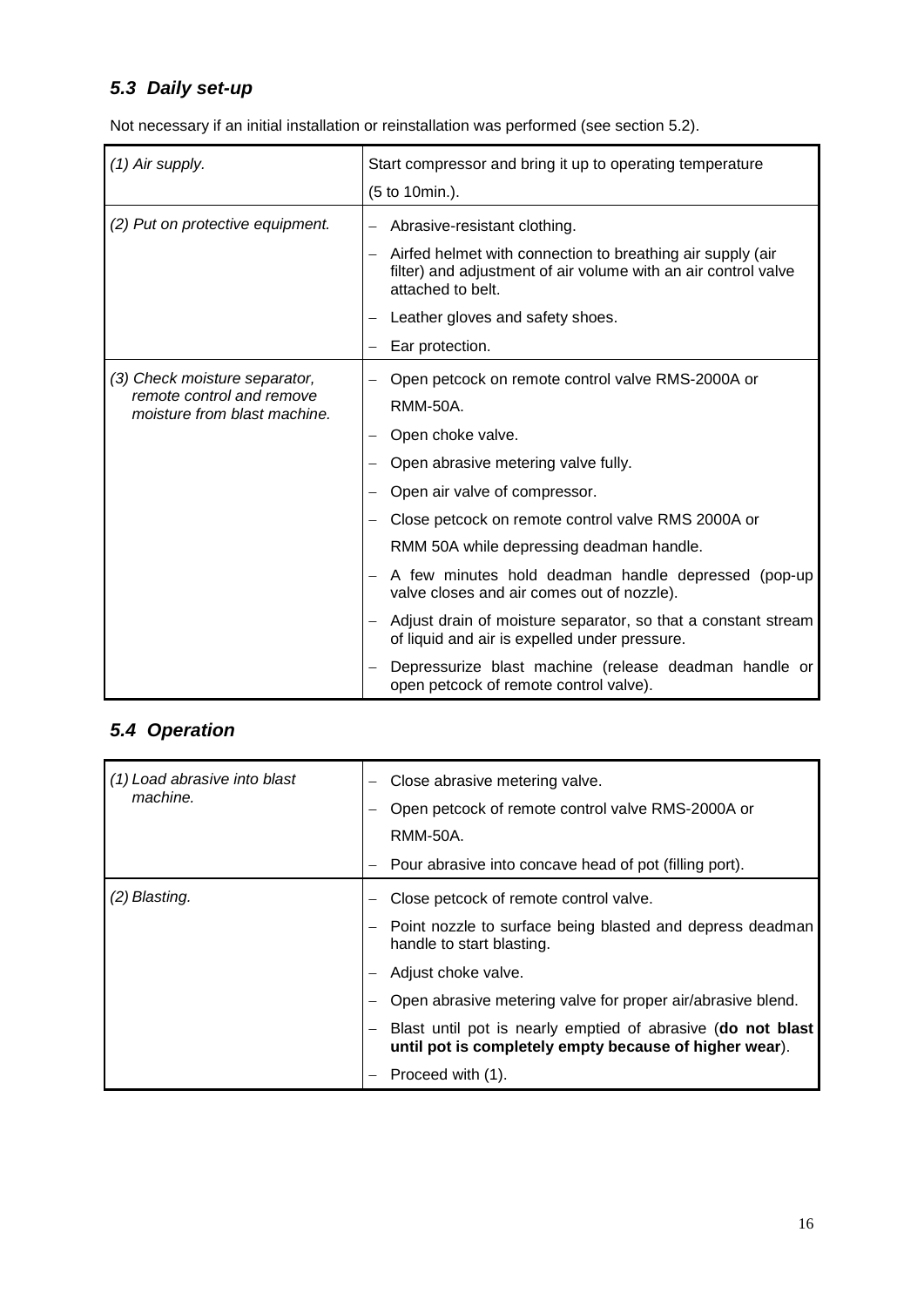#### *5.5 Shut-down*

*(1) Empty all abrasive.* Blast machine not in use > 1 day (abrasive could get moisture).

#### *5.6 Shut-down when moving equipment*

No special measures required.

#### **6 Maintenance**

#### *6.1 General*

During operation blast machines are exposed to wear. In order to ensure safe operation and high efficiency the blast machines should be maintained according to the following check lists.

**Prior to maintenance, make sure that the air valve of the compressor is closed and the whole system is depressurized!**

#### *6.2 Daily check list*

| $(1)$ Pot.                                   | Check gasket of filling port and replace it at first sign of wear<br>(replacement possible from outside).<br>Check pop-up valve and replace it at first sign of wear. |
|----------------------------------------------|-----------------------------------------------------------------------------------------------------------------------------------------------------------------------|
| (2) Airline and blast hose.                  | Check hoses for sharp bends, causing high loss of energy and<br>rapid wear.<br>No vehicles should pass over hoses!                                                    |
| (3) Nozzle and nozzle holder.                | Check nozzle gasket and replace it at first sign of wear.<br>Check nozzle and nozzle holder (thread) for wear and<br>replace them if necessary.                       |
| (4) Remote control valve and<br>accessories. | Open petcock of remote control valve RMS 2000A or RMM<br>50A and check for water. If water is detected check moisture<br>separator (see section 5.3)                  |
|                                              | Check rubber button of deadman handle for wear and<br>replace it if necessary.                                                                                        |
|                                              | Check fittings of remote control valve for tightness.                                                                                                                 |
|                                              | Check all electric and pneumatic connections of electric<br>panel RME-1 or RME-2 (electric remote controls).                                                          |

#### *6.3 Weekly check list*

| (1) Moisture separator.        | Remove and check filter element. If necessary clean filter and sight<br>glass with soap and warm water and dry it with compressed air.<br>A dirty filter causes loss of pressure in the system! |
|--------------------------------|-------------------------------------------------------------------------------------------------------------------------------------------------------------------------------------------------|
| $(2)$ Muffler.                 | Check for wear or blockage and clean or replace interior body.                                                                                                                                  |
| (3) Air hoses and blast hoses. | Check all couplings and screws for wear or breakage and replace<br>them if necessary.                                                                                                           |
|                                | Check whole blast hose by hand for soft spots (reduced wall<br>thickness) and replace it immediately when soft spots are                                                                        |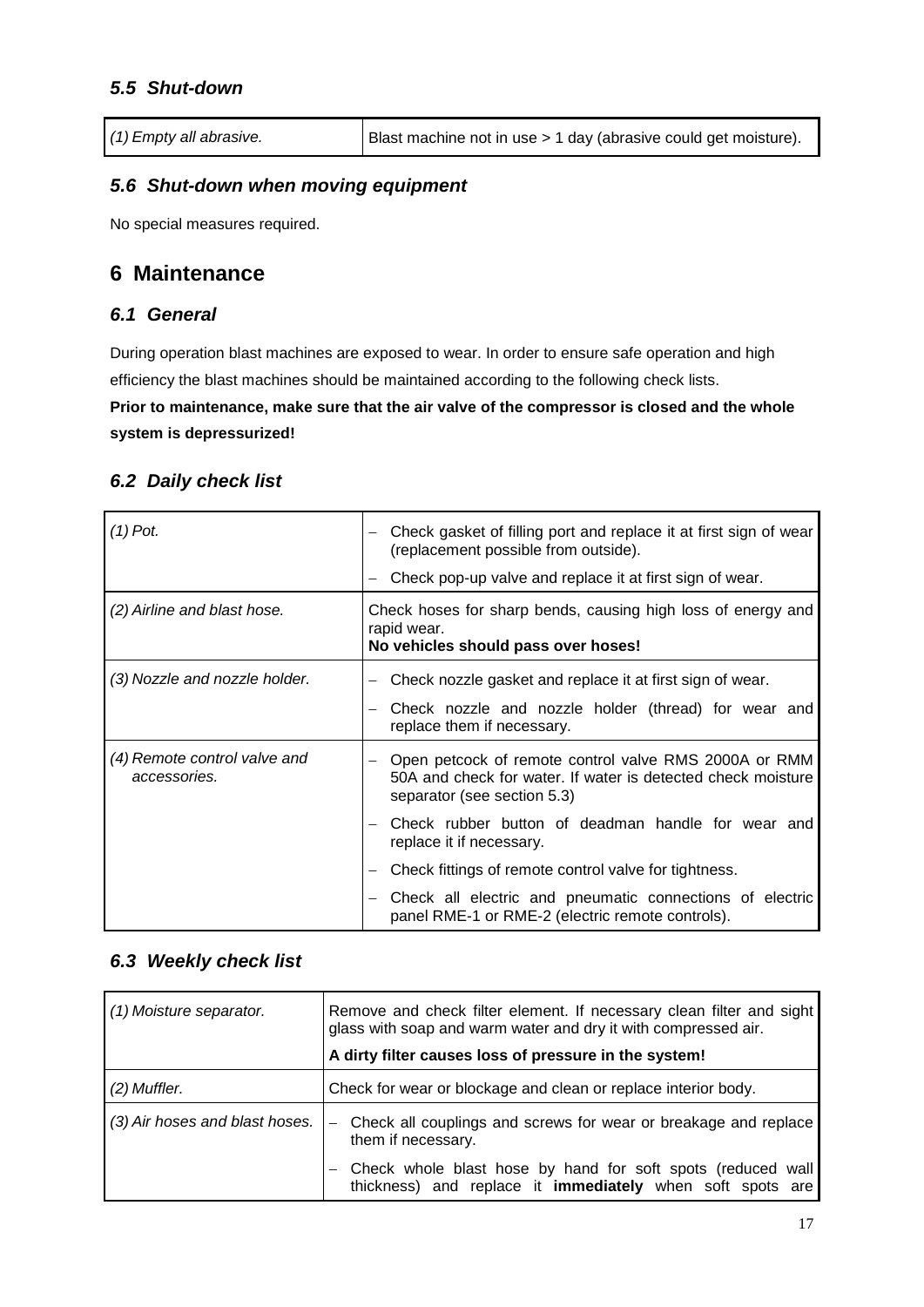|  | detected.                                                               |
|--|-------------------------------------------------------------------------|
|  | - Check airline (air supply) and replace it when it is worn.            |
|  | - Check gaskets of couplings for wear and replace them if<br>necessary. |

# *6.4 Monthly check list*

| (1) Remote control valve RMS-<br>2000A (RMS 1500+500) or<br><i>RMM-50A</i> | Check all fittings and connections of remote control valve for<br>leakage. |
|----------------------------------------------------------------------------|----------------------------------------------------------------------------|
| (2) Muffler.                                                               | Check condition of muffler and corresponding piping.                       |

# **7 Trouble-shooting**

| <b>Problem</b>                                       | <b>Probable cause</b>                                                                      | <b>Remedy</b>                                                                                                                                                                                                                                                                                |
|------------------------------------------------------|--------------------------------------------------------------------------------------------|----------------------------------------------------------------------------------------------------------------------------------------------------------------------------------------------------------------------------------------------------------------------------------------------|
| (1) Neither abrasive nor air<br>comes out of nozzle. | Air valve of compressor is<br>closed.                                                      | Open air valve.                                                                                                                                                                                                                                                                              |
|                                                      | Blocked moisture separator.                                                                | Check and clean moisture<br>separator.                                                                                                                                                                                                                                                       |
|                                                      | Remote control valve RMS-<br>2000A (RMS 1500+500) or<br>RMM-50A (item 2) doesn't work.     | Check remote control valve and<br>remote control hoses for loose<br>connections while outlet valve is<br>closed<br>(depressed deadman<br>handle).                                                                                                                                            |
|                                                      | Electric remote controls:<br>magnetic valve of electric panel<br>RME (item 15) is blocked. | Disassemble and clean it.                                                                                                                                                                                                                                                                    |
| (2) Air but no abrasive comes                        | Closed abrasive metering valve.                                                            | Open abrasive metering valve.                                                                                                                                                                                                                                                                |
| out of nozzle.                                       | Moist abrasive blocks<br>abrasive flow at bottom of<br>pot.<br>No screen or cover.         | Several times open and close<br>choke valve (item 7) rapidly.<br><b>Attention! This measure</b><br>leads to increased wear of<br>the rubber nipple in the<br>abrasive metering valve<br>FSV (service life <50h)<br>Open inspection door and<br>clean pot.<br>Install an after cooler for air |
| (3) Irregular flow of abrasive                       | Incorrectly adjusted abrasive                                                              | supply.<br>Check adjustment and open it                                                                                                                                                                                                                                                      |
| comes out of nozzle.                                 | metering valve (item 3).                                                                   | completely if necessary.                                                                                                                                                                                                                                                                     |
|                                                      | Clogging.                                                                                  | Check nozzle and gasket for<br>wear and replace them if<br>necessary.                                                                                                                                                                                                                        |
|                                                      |                                                                                            | Open inspection plate of<br>metering valve and clean it.                                                                                                                                                                                                                                     |
|                                                      | Choke valve incorrectly<br>adjusted.                                                       | Correctly adjust choke valve.                                                                                                                                                                                                                                                                |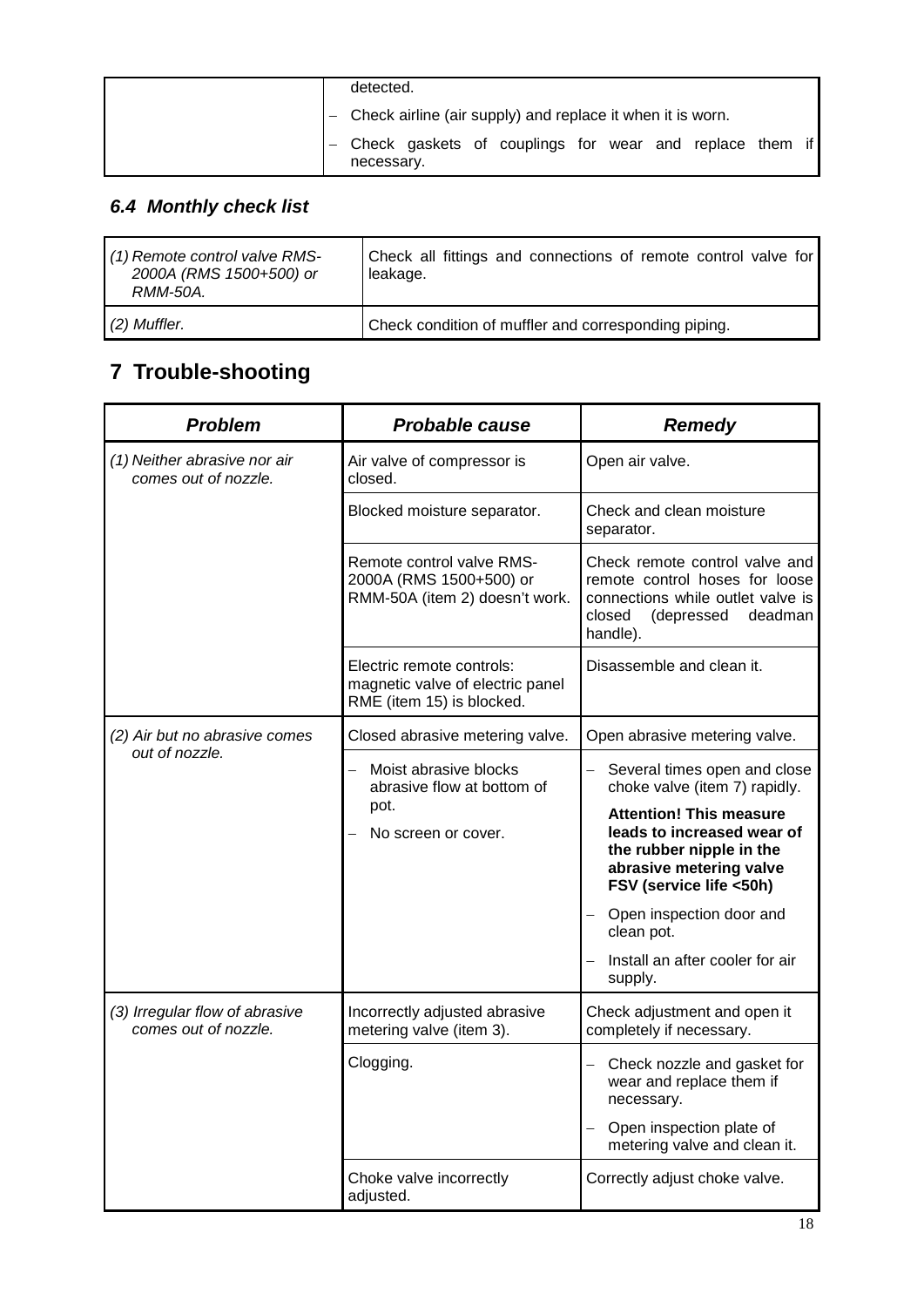| (4) Too much abrasive comes<br>out of nozzle.                               | Abrasive metering valve too<br>much opened.                                | Check and correct adjustments.                              |
|-----------------------------------------------------------------------------|----------------------------------------------------------------------------|-------------------------------------------------------------|
|                                                                             | Choke valve not completely<br>opened.                                      | Check and open it completely if<br>necessary.               |
| (5) Pop-up valve does not<br>remain closed.                                 | Insufficient air volume or<br>pressure.                                    | Check air pressure of<br>compressor with a needle<br>gauge. |
| (6) Pop-up valve does not seal<br>off filling port after<br>pressurization. | Worn pop-up valve and / or<br>gasket (item 10).                            | Replace pop-up valve and / or<br>gasket.                    |
|                                                                             | Blocked guide for pop-up valve.                                            | Open inspection door (item 21)<br>and clean blast machine.  |
| (7) Blast machine does not<br>depressurize or is blocked.                   | Clogged deadman handle.                                                    | Clean deadman handle.                                       |
|                                                                             | Remote control hose incorrectly<br>connected.                              | Exchange connections.                                       |
|                                                                             | Remote control valve RMS-<br>2000A (RMS 1500+500) or<br>RMM-50A defective. | Disassemble and repair it.                                  |
|                                                                             | Electric remote controls (with or<br>without dual function):               | Put switch in position "0"<br>(automatic control).          |
|                                                                             | Switch on the magnetic valve in<br>position "1" (manual control).          |                                                             |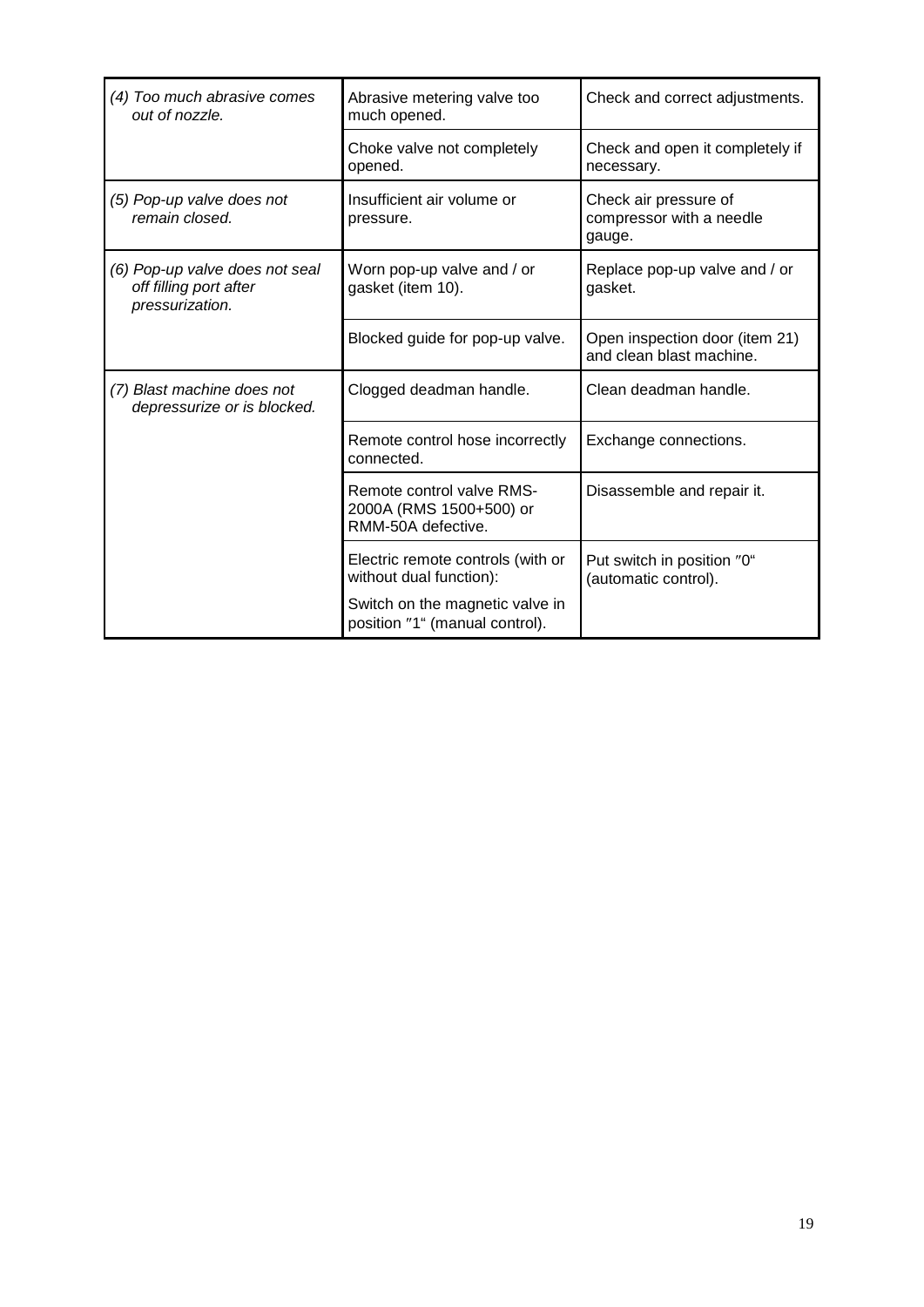# **Replacement parts**



Figure 7: Replacement parts.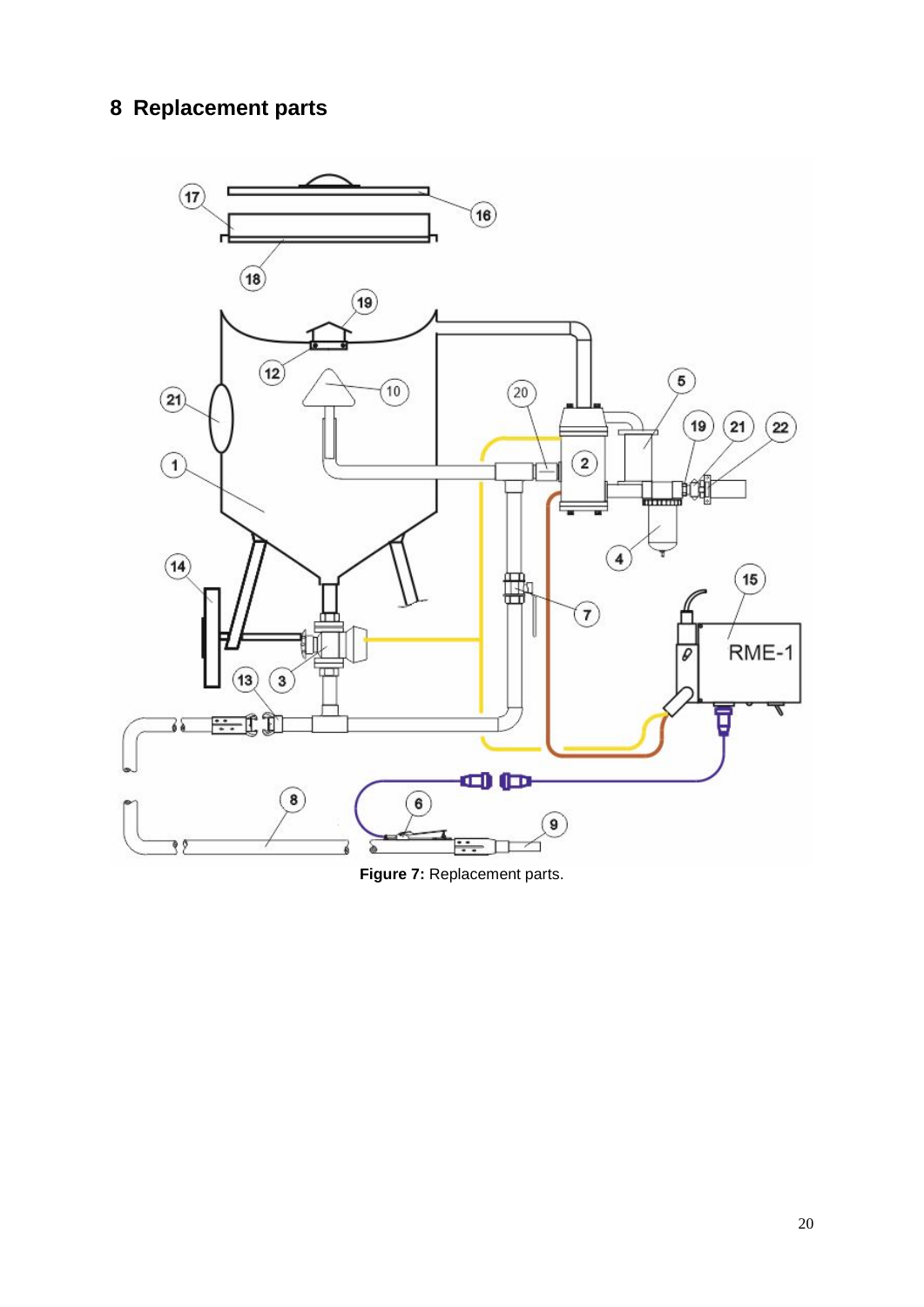### *8.1 Blast Machines 1440 – 2460*

| Pos.      | Part no.                                                              | <b>Description</b>                                                                                         | <b>Model</b>                                |                          |                |                          |                          |              |
|-----------|-----------------------------------------------------------------------|------------------------------------------------------------------------------------------------------------|---------------------------------------------|--------------------------|----------------|--------------------------|--------------------------|--------------|
|           |                                                                       |                                                                                                            | 1440                                        | 1638                     | 2040           | 2048                     | 2452                     | 2460         |
| $(\cdot)$ | 90550D                                                                | P-8-R Y-piece 1 1/4" rubbered                                                                              | ✓                                           | ✓                        | $\checkmark$   | $\checkmark$             | $\checkmark$             | ✓            |
| $(\cdot)$ | 90552D                                                                | Hex nipple P32 1 1/4"rubbered                                                                              | $\checkmark$                                | ✓                        | ✓              | $\checkmark$             | $\checkmark$             | ✓            |
| $(-)$     | 90551D                                                                | Nipple P31 1 1/4" x100 rubbered                                                                            | ✓                                           | ✓                        | ✓              | $\checkmark$             | ✓                        | ✓            |
| $(-)$     | 02329D                                                                | Gasket for inspection door                                                                                 | $\checkmark$                                | ✓                        | $\checkmark$   | $\checkmark$             | ✓                        | ✓            |
| $(-)$     | 90670D                                                                | Safety lock ring for wheel 2452, 2460                                                                      | $\qquad \qquad \blacksquare$                | $\overline{\phantom{a}}$ | ٠              | $\overline{\phantom{0}}$ | ✓                        | ✓            |
| $(\cdot)$ | 90671D                                                                | Safety lock ring for wheel 1028, 1648,<br>÷,<br>2040, 2048                                                 |                                             | ✓                        | $\checkmark$   | $\checkmark$             | $\overline{a}$           |              |
| $(-)$     | 90276D                                                                | T-piece with flange 1 $\frac{1}{4}$ "                                                                      | $\checkmark$                                | $\checkmark$             | $\checkmark$   | $\checkmark$             | ✓                        | ✓            |
| $(-)$     | 90050D                                                                | Fitting kit for RMS-2000A                                                                                  | $\checkmark$                                | $\checkmark$             | $\checkmark$   | $\checkmark$             | ✓                        | ✓            |
| (2)       | 100012                                                                | Remote control RMS-2000A with silencer                                                                     | $\checkmark$                                | $\checkmark$             | $\checkmark$   | $\checkmark$             | $\checkmark$             | $\checkmark$ |
| option    | 100028                                                                | RMS 1500 Inlet valve Assy                                                                                  |                                             |                          |                |                          |                          |              |
| option    | 100030                                                                | RMS 500 Exhaust valve Assy                                                                                 |                                             |                          |                |                          |                          |              |
| (3)       | 02427D                                                                | Valve FSV 1 1/4"                                                                                           | $\checkmark$                                | $\checkmark$             | $\checkmark$   | $\checkmark$             | $\checkmark$             | $\checkmark$ |
|           | 22780D                                                                | QK- Quantum K Ventil                                                                                       | $\checkmark$                                | $\checkmark$             | $\checkmark$   | $\checkmark$             | $\checkmark$             | ✓            |
|           | 90378D                                                                | $\checkmark$<br>$\checkmark$<br>$\checkmark$<br>✓<br>PT-Valve 1 1/4" TC                                    |                                             | $\checkmark$             | ✓              |                          |                          |              |
| (4)       | 90545D<br>Water separator 1 1/2" HMS                                  |                                                                                                            | $\checkmark$                                | ✓                        | $\checkmark$   | $\checkmark$             | $\checkmark$             | $\checkmark$ |
| (5)       | 90743D                                                                | Silencer RMS 2000                                                                                          |                                             | $\checkmark$             | $\checkmark$   | $\checkmark$             | $\checkmark$             | $\checkmark$ |
| (6)       | $\checkmark$<br>$\checkmark$<br>✓<br>100707<br>RLX III Deadman handle |                                                                                                            | $\checkmark$                                | $\checkmark$             | $\checkmark$   |                          |                          |              |
|           | 05801D                                                                | RLX-E Electric deadman handle                                                                              |                                             |                          |                |                          |                          |              |
| (7)       | 02397D                                                                | $\checkmark$<br>$\checkmark$<br>$\checkmark$<br>✓<br>Ball valve 1 1/4"                                     |                                             | $\checkmark$             | ✓              |                          |                          |              |
| (8)       |                                                                       | $\checkmark$<br>$\checkmark$<br>$\checkmark$<br>✓<br>Blast hose (different sizes)                          |                                             | $\checkmark$             | $\checkmark$   |                          |                          |              |
| (9)       |                                                                       | $\checkmark$<br>$\checkmark$<br>$\checkmark$<br>$\checkmark$<br>Nozzle and nozzle holder (different sizes) |                                             | $\checkmark$             | $\checkmark$   |                          |                          |              |
| (10)      | 02321D                                                                | Pop-up valve P-2 with shaft 1/2"                                                                           | $\checkmark$<br>✓<br>✓<br>$\checkmark$<br>✓ |                          |                | $\checkmark$             |                          |              |
| (12)      | 99157D                                                                | O-Ring P-5 with quarterlip                                                                                 | $\checkmark$                                | $\checkmark$             | $\checkmark$   | $\checkmark$             | $\checkmark$             | ✓            |
| (13)      | 91011D                                                                | CFT cast iron coupling 1 $\frac{1}{4}$ "                                                                   | ✓                                           | $\checkmark$             | $\checkmark$   | $\checkmark$             | $\checkmark$             | ✓            |
|           | 24232D                                                                | CFT cast iron coupling 1 $\frac{1}{2}$ "<br>(for PT valve)                                                 | ✓                                           | $\checkmark$             | ✓              | ✓                        | $\checkmark$             | ✓            |
| (14)      | 90566D                                                                | Wheel for 1028, 1628                                                                                       | $\checkmark$                                | ä,                       |                | $\overline{\phantom{0}}$ |                          |              |
|           | 90567D                                                                | Wheel for 1638, 1440, 2040, 2048                                                                           | ٠                                           | $\checkmark$             | $\checkmark$   | $\checkmark$             |                          |              |
|           | 02350D                                                                | Wheel for 2452, 2460                                                                                       | -                                           |                          |                | $\overline{\phantom{0}}$ | $\checkmark$             | ✓            |
| (15)      | 90890D                                                                | RME-230 / 12V E-Schaltkasten                                                                               | $\checkmark$                                | $\checkmark$             | $\checkmark$   | ✓                        | $\checkmark$             | $\checkmark$ |
| (16)      | 02334D                                                                | Cover für 1440                                                                                             | $\checkmark$                                |                          | L.             | $\overline{\phantom{a}}$ |                          |              |
|           | 02335D                                                                | Cover für 1628, 1638, 1648                                                                                 | $\overline{\phantom{0}}$                    | $\checkmark$             | $\blacksquare$ | $\overline{\phantom{0}}$ | $\overline{\phantom{a}}$ |              |
|           | 02336D                                                                | Cover für 2452, 2460                                                                                       | ÷                                           |                          |                | $\overline{\phantom{0}}$ | $\checkmark$             | ✓            |
|           | 90562D                                                                | Cover für 2040, 2048                                                                                       | ۰                                           |                          | ✓              | ✓                        |                          |              |
|           | 02330D                                                                | Screen for 1440                                                                                            | ✓                                           |                          |                |                          |                          |              |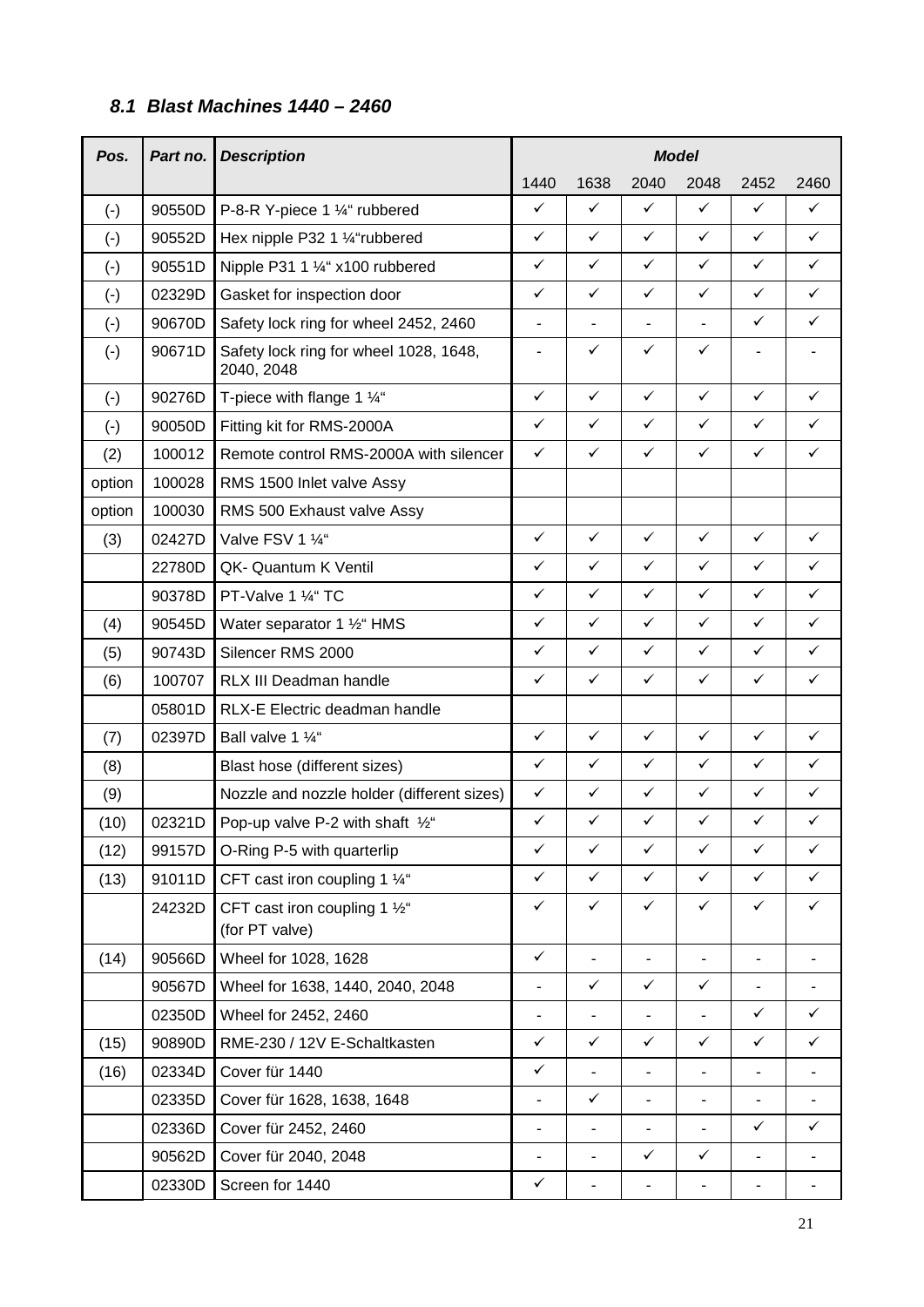| (18)           | 02331D   | Screen for 1628, 1638, 1648                                | ä,                       | $\checkmark$   |                          |                          |                |                          |
|----------------|----------|------------------------------------------------------------|--------------------------|----------------|--------------------------|--------------------------|----------------|--------------------------|
|                | 02332D   | Screen for 2452, 2460                                      | $\overline{\phantom{0}}$ | ٠              |                          | ä,                       | $\checkmark$   | ✓                        |
|                | 90561D   | Screen for 2040, 2048                                      | $\overline{\phantom{0}}$ | $\blacksquare$ | $\checkmark$             | $\checkmark$             | $\blacksquare$ | $\overline{\phantom{0}}$ |
|                | 90661D   | Screen insert for 1440                                     |                          | $\blacksquare$ | $\overline{\phantom{a}}$ | $\overline{\phantom{a}}$ | $\blacksquare$ | $\overline{\phantom{0}}$ |
|                | 90662D   | Screen insert for 1628                                     | ä,                       | $\checkmark$   | $\blacksquare$           | $\blacksquare$           | $\blacksquare$ | ۰                        |
|                | 90663D   | Screen insert for 2040, 2048                               | $\overline{\phantom{0}}$ | $\blacksquare$ | $\checkmark$             | $\checkmark$             | $\blacksquare$ |                          |
|                | 90664D   | Screen insert for 2452, 2460                               | ٠                        | $\blacksquare$ | L,                       | $\blacksquare$           | $\checkmark$   | ✓                        |
| (19)           | 02339D   | Umbrella for blast machine                                 | $\checkmark$             | $\checkmark$   | $\checkmark$             | $\checkmark$             | $\checkmark$   | $\checkmark$             |
|                | 90024D   | Nipple1 1/2" N46 OS                                        | $\checkmark$             | $\checkmark$   | $\checkmark$             | $\checkmark$             | $\checkmark$   | $\checkmark$             |
| (20)           | 99633D   | Non return valve 1 1/4"                                    | $\checkmark$             | $\checkmark$   | $\checkmark$             | $\checkmark$             | ✓              | $\checkmark$             |
| (21)           | 90038D   | Screwing LW32 46/32                                        | ✓                        | $\checkmark$   | $\checkmark$             | $\checkmark$             | ✓              | $\checkmark$             |
| (22)           | 99641D   | Clamp SK 51                                                | ✓                        | $\checkmark$   | $\checkmark$             | ✓                        | ✓              | ✓                        |
| (30)<br>option | 100061   | Pressure regulator 1/4" with manometer                     | $\checkmark$             | ✓              | $\checkmark$             | ✓                        | ✓              | $\checkmark$             |
| (31)<br>option | 10711Z   | Pressure pilot valve 1 1/2"                                | $\checkmark$             | $\checkmark$   | $\checkmark$             | $\checkmark$             | ✓              | ✓                        |
| (32)<br>option | 93126A   | Magnetic valve 1/4"                                        | ✓                        | $\checkmark$   | $\checkmark$             | $\checkmark$             | $\checkmark$   | $\checkmark$             |
| Option         | 99698D   | Coil magnetic valve 24VDC                                  | $\checkmark$             | $\checkmark$   | $\checkmark$             | $\checkmark$             | $\checkmark$   | $\checkmark$             |
| (33)<br>option | 90023D   | Safety valve 1" 12bar                                      | ✓                        | ✓              | ✓                        | ✓                        | ✓              | ✓                        |
| (34)           | 02323D   | Inspection door Assy                                       | $\checkmark$             | $\checkmark$   | $\checkmark$             | $\checkmark$             | $\checkmark$   | $\checkmark$             |
| option         | JH110006 | Blast pot for single chamber blast room<br><b>SC2452 F</b> |                          |                |                          |                          | ✓              |                          |
| Option         | JH110005 | Pilot set (includes among others $30 + 32$ )               |                          |                |                          |                          | ✓              |                          |

The non-return valve (item 20) is recommended for:

- − Combined use of blast machine and suction unit.
- − Operation with silo.
- − Compressors without non return valve.
- − Air supply with several users.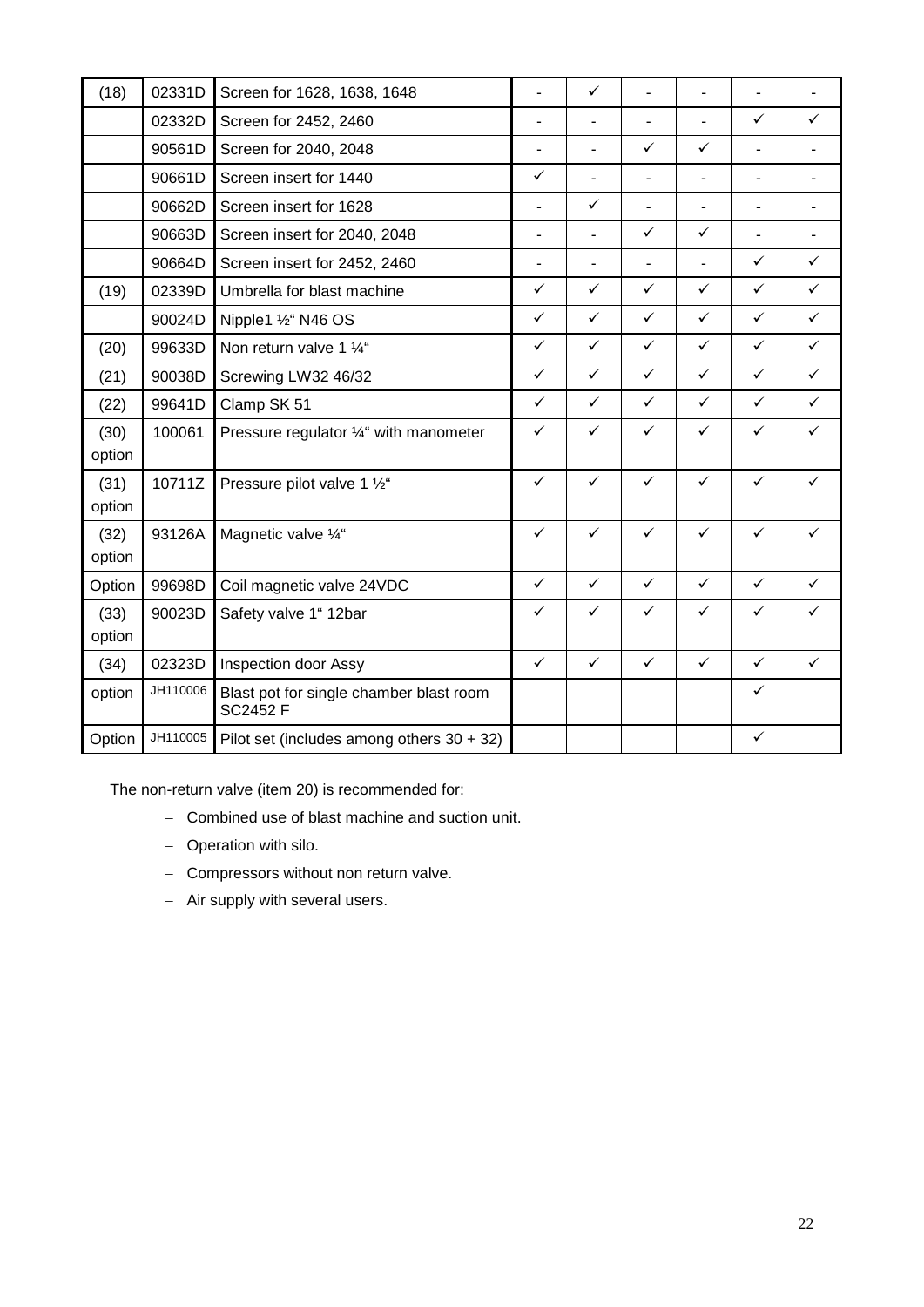# *8.2 Blast Machines Mighty Mite*

| No.       | <b>Stock No.</b> | <b>Model</b><br><b>Description</b>                |              |              |
|-----------|------------------|---------------------------------------------------|--------------|--------------|
|           |                  |                                                   | 1028         | 1628         |
| $(\cdot)$ | 99093D           | Safety ring for wheel 1028                        | $\checkmark$ |              |
| $(\cdot)$ | 90002D           | KAG-12 Air coupling 1/2"                          | $\checkmark$ | $\checkmark$ |
| $(-)$     | 93050D           | Fitting kit for RMM-50A / 1028                    | $\checkmark$ | ✓            |
| (2)       | 90211D           | RMM 50A, Remote control with silencer and RLX-III | $\checkmark$ | ✓            |
| (3)       | 24376D           | MP-1/2" Steel grit valve                          | $\checkmark$ | ✓            |
| (4)       | 90256D           | Water separator 1/2" MM-HMS                       | $\checkmark$ | ✓            |
| (4)       | 90920D           | Water separator 1/2" with automatic drain         | $\checkmark$ | ✓            |
| (10)      | 01242D           | Pop up valve MP-2 with shaft $\frac{1}{4}$ "      | ✓            | ✓            |
| (12)      | 01245D           | O-Ring MP-5                                       | $\checkmark$ | ✓            |
| (12)      | 90251D           | Gasket for O-ring 1028, 1628                      | ✓            | ✓            |
| (13)      | 90257D           | CFB-0 Coupling 1/2"                               | ✓            | ✓            |
| (13)      | 90259D           | CQG-0 Gasket for CQB-0, CFB-0                     | $\checkmark$ | ✓            |
| (14)      | 90566D           | Wheel for 1028, 1628                              |              | ✓            |
| (16)      | 90254D           | Cover for 1028                                    | $\checkmark$ |              |
| (16)      | 02335D           | Cover for 1628, 1638, 1648                        |              | ✓            |
| (17)      | 03362D           | Screen for 1028                                   | $\checkmark$ |              |
| (17)      | 02331D           | Screen for 1628, 1638                             |              |              |

# *8.3 Electric panel RME-1 / -2*



**Figure 8:** Electric panel RME-1